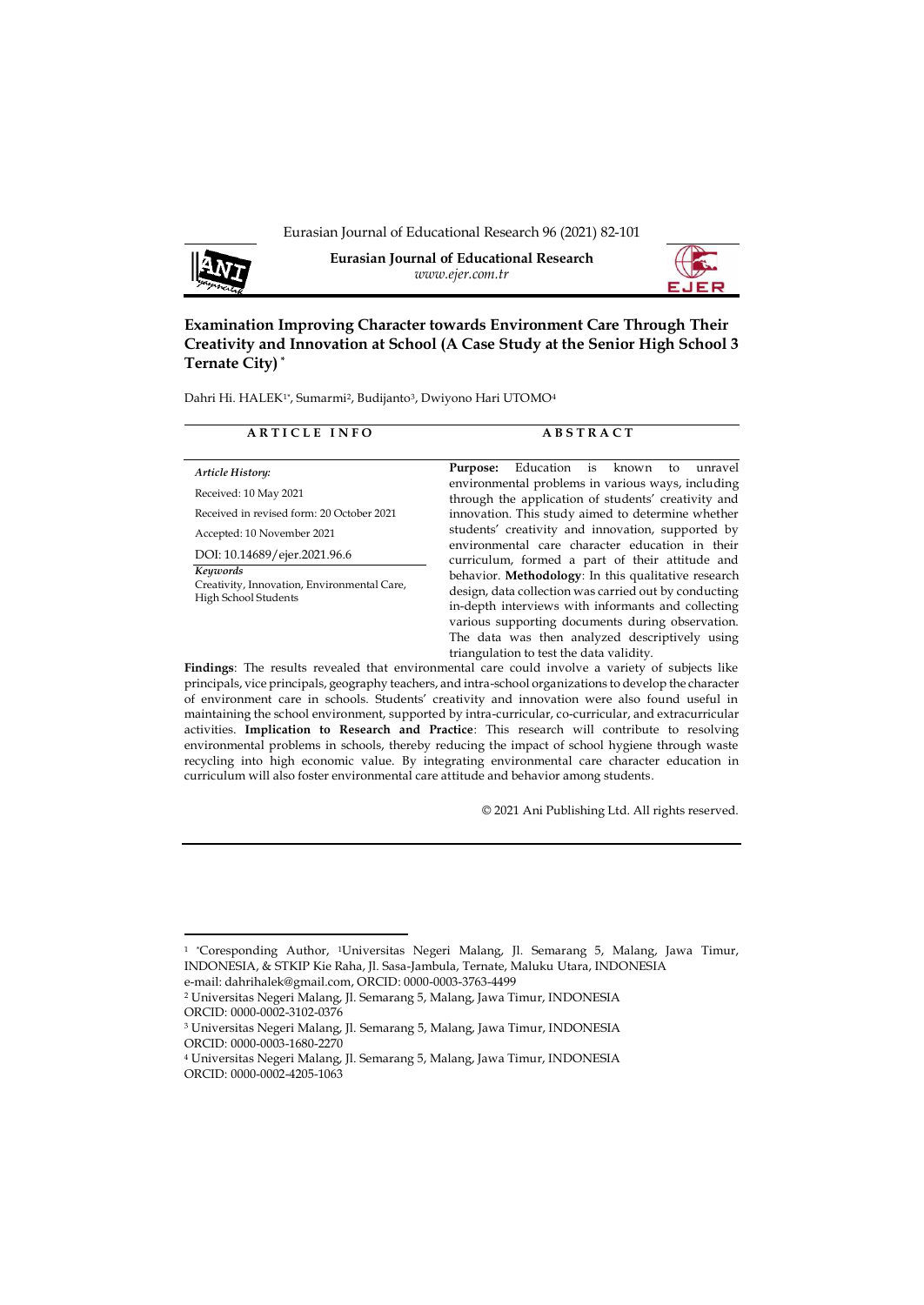#### **Introduction**

Environmental damage has become a growing concern in recent years (Yasin, 2019) It is caused by continuous human activity adversely exploiting natural resources and the environment (Febriani, Farihah, & Nasution; Little, 1993; Tikka, Kuitunen, & Tynys, 2000) It is often a result of irresponsible human activity that is disrespectful to natural resources and climate. The change in the human behavior and attitude towards environment care should be a top priority in overcoming the environmental crisis (Burnes, 2017; Harahap, Saefuddin, & Indriyanto, 2018; Harari, Reaves, & Viswesvaran, 2016; Harich, 2010; Spaargaren & Mol, 1992) Environmental damage can only be reversed by fundamental and transformative shifts in human thought and action toward nature (Gal, 2019)(Gal, 2019; Shaw & Bonnett, 2016). One way to change behavior is through education. learning and teaching should keep pace with the times in order not to produce an obsolete generation. Three main competencies in children must be assessed and developed as a whole viz., attitudes, knowledge, and skills to grow and develop a character that cares the environment (Harahap et al., 2018; Harari et al., 2016) Education is solely responsible to develop such a positive personality and character formation in students towards environmental care(De Bruin, 2007; de Souza Fleith, 2000; Setyaningrum, 2018; Shumer, Lam, & Laabs, 2012; Uisimbaieva, 2014; Viswanathan & Linsey)

Education is a critical element in determining not only the nation's culture (Bellocchi, Quigley, & Otrel-Cass, 2016; Berlianti, Manasikana, & Hayati, 2019; Flutter, 2006; Fua, Wekke, Sabara, & Nurlila) or bringing new discoveries in science and technology (Febriani et al.)(Elias & Merriam, 1995), but it can also contribute to creating an active learning environment. With the help of moral curricula, students can develop their potential to have a religious character as well as such characteristics like self-control, intelligence, noble character, and the required skills and competencies (Boca & Saraçlı, 2019) Once such competency that scholastic education can help students to develop is developing the environmental care character and accumulate the required cognitive (knowledge), affective (attitude), and psychomotor (skills) abilities needed (Mustoip, 2018) It is important to raise the awareness about environmental care in students particularly when issues related to environmental damage are first found in schools. Students are found throwing garbage randomly even when there are garbage disposal bins in classrooms and in school areas(Rada et al., 2016) Studies have revealed that although schools follow strict hygiene discipline but still a few students lack awareness of environmental care, the use of trash can and maintain cleanliness (Harahap et al., 2018)

The character of environmental care in students is reflected through creativity and innovation (Muttaqin, Raharjo, & Masturi, 2018) Creativity is an activity or someone's ability to create ideas for new products effectively and imaginatively (Sari, Permanasari, & Supriyanti, 2017; Shaw & Bonnett, 2016; Suyidno et al., 2019).The students' creativity guides them in solving problems through classification and brainstorming. Teachers should be aware of the state of each student's creativity (Aliman, 2019; Allina, 2018; Bieraugel & Neill, 2017; Boca & Saraçlı, 2019) and try to develop it during the learning process, whether in-class or outside the class(Setyaningrum, 2018; Shumer et al., 2012;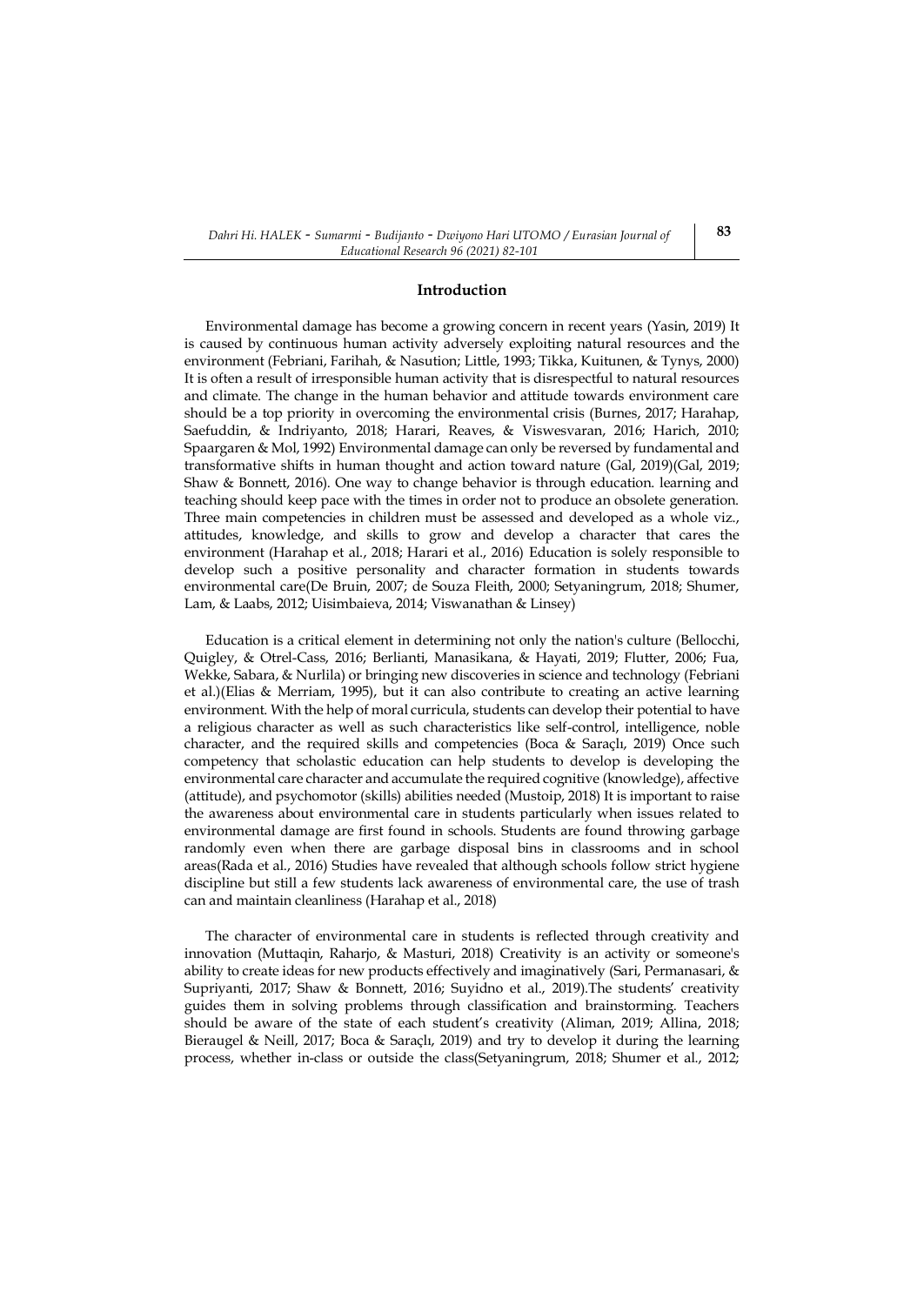Steinemann, 2003) Developing creativity requires innovation which is described as a cognitive function, a new way of doing things, and which is to every individual or group of individuals (Gal, 2019; Gomez, Azadi, & Magid, 2020; Ramírez-Montoya & Hernández, 2016).Furthermore, innovation is also a research, development, and design activity that aims to develop the practical application of new values and scientific contexts, or new ways to apply existing science and technology to the production process (Hermino & Arifin, 2020; Hernández, Cooper, Tether, & Murphy, 2018; Hikmawan, Sutarni, & Hufad)

Innovation has 4 (four) characteristics namely: 1) uniqueness, reflected in distinctive characteristics such as ideas, programs, order, and systems; 2) new elements and ideas that have originality and novelty; 3) activities implemented through a planned program; and 4) having a purpose, a direction and a strategy to be achieved (Wang et al., 2017). A few studies have related innovation with scientific learning integrated with STEM subjects (Science, Technology, Engineering and Math) (Suwarno, Wahidin, & Nur, 2020; Suyidno et al., 2019) Any Science Classroom Creativity (SCC) model can depict collective creativity of science classrooms A discussion record-based prediction model can develop creativity and innovation using the clustering method (Chen & Tjosvold, 2002; Chin, Raman, Yeow, & Eze, 2012). The implementation of the outdoor learning strategy, varied with outbound activities, can also increase the creativity and innovation of elementary school students(Asrul, Ridlo, & Susilo, 2018; Awan, 2013; Mathisen & Einarsen, 2004; Mohajan, 2018; Muharlisiani et al., 2021) Online learning during COVID-19 gave a lot of opportunity to develop creativity and innovation Last, but not the least, creativity and innovation are also known to develop entrepreneurship education

In the context of the current study, both creativity and innovation can be utilized to resolve problems related to environment (Sloep et al., 2006) For example, if they are creative, they would stop littering and instead use innovation to process waste into a higher economic value or initiate such innovative activities that would trigger a clean school environment(Ayalon, Goldrath, Rosenthal, & Grossman, 2009; Paulus & Brown, 2007; Zaenuri, Sudarmin, Utomo, & Juul, 2017). Students' creative potential can also be exploited to achieve the goal of environmental care character at school(Fang, Xu, Grant, Stronge, & Ward, 2016) (Fang et al., 2016). Students' creativity has also helped in processing waste into trash fashion through project-based learning (PjBL) much useful in environment care (Suwarno et al., 2020; Suyidno et al., 2019) Environmental care character is thus seen as an attitude that constantly urges an individual to prevent damage to the surrounding natural environment and develop natural repair damage that has occurred (Baehr, 2017; Baer, 2015; Fang et al., 2016; Febriani et al.; Flutter, 2006; Fua et al.; Turkay, Hoffman, Kinzer, Chantes, & Vicari, 2014; Widowati, 2014; Yasin, 2019; Zaenuri et al., 2017)

The environmental care character must be implemented at every level of education. All school members must possess environmental care character, and exhibit it in improving the environment quality, increasing awareness about environmental care, and preventing environmental damage (Baer, 2015; Berlianti et al., 2019; Tikka et al., 2000; Widowati, 2014) Environmental care education should be taught to students from an early age, so that they can learn the importance of managing the natural resources and fostering responsibility for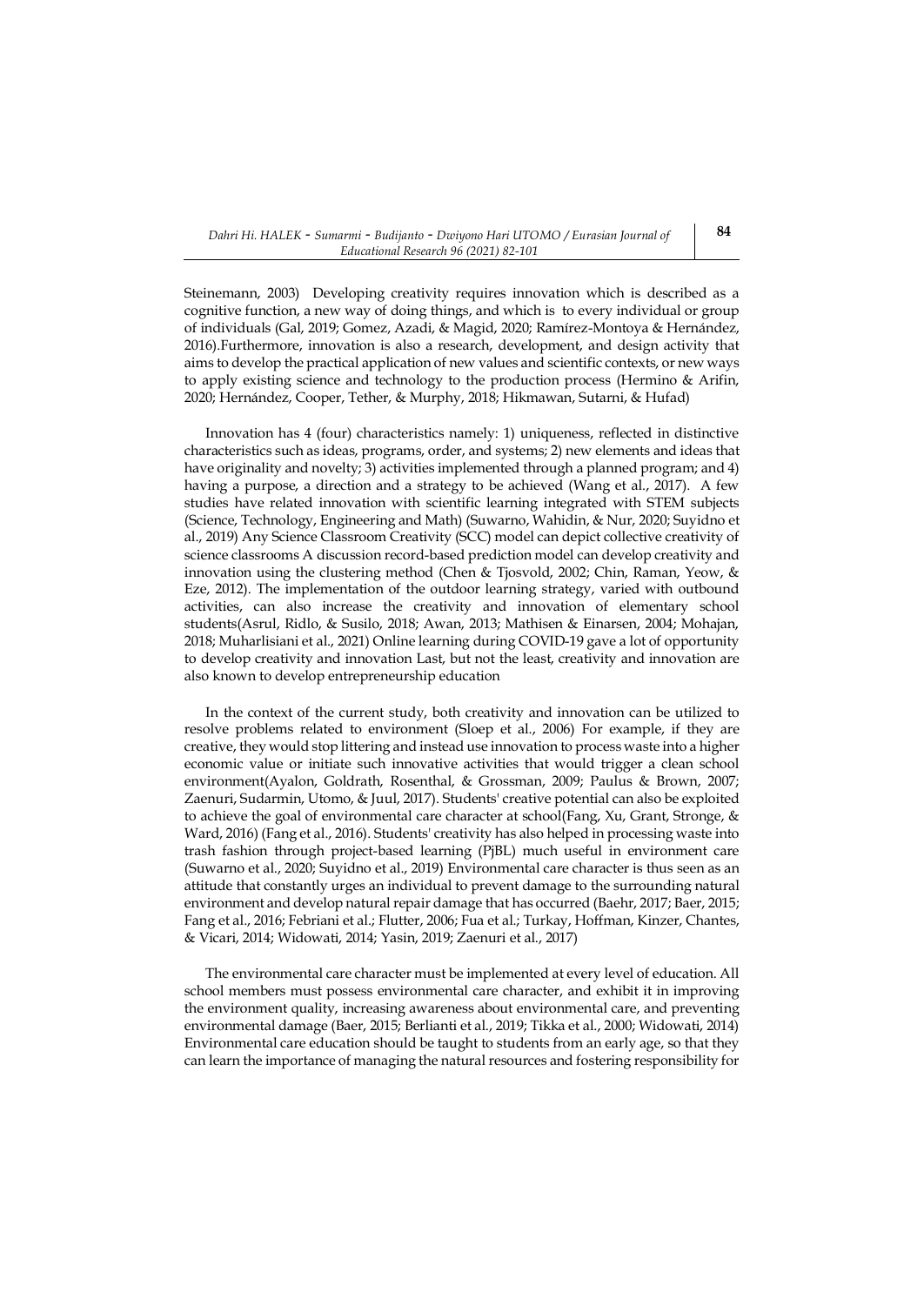future generations While the environmental care character has grown into a strong mentality, it should become a fundamental need in everyone's life (Widowati, 2014)

The main objective of this study was to emphasize the integration of education with moral values and character building. The study reiterated how education can develop environmental care character in students by measuring students' care and sensitivity towards their environment. This is consistent with studies like (Ahmad, 2020; Arent, Sumarmİ, Utomo, & Ruja, 2020; Irawatie, Iswahyuni, & Setyawati, 2019; Kamaruddin, 2012; Keeney-Kennicutt & Gunersel, 2008; Mustoip, 2018; Muttaqin et al., 2018) which asserted that students can help in creating a healthy and comfortable learning environment through their creativity and innovation. By studying student's creativity and innovation in developing the environmental care character at school, this study aimed to find out the current state of environmental care character of high school students; 2) the role of students' creativity in developing environmental care character, and 3) the role of students' innovation in developing environmental care character.

## **Method**

#### *Research Design*

This study examined students' creativity and innovation in developing environmental care character by using a qualitative approach (Amaratunga, Baldry, Sarshar, & Newton, 2002; Ametller & Pintó, 2002; Catalano, Haggerty, Oesterle, Fleming, & Hawkins, 2004; Chen & Tjosvold, 2002; Mustoip, 2018; Muttaqin et al., 2018; Paulus & Brown, 2007).A qualitative research provides details or collects knowledge about a phenomenon or a situation, systematically and intensively, through direct observation or content analysis, in order to obtain knowledge about the phenomenon (Mohajan, 2018) The research setting was Senior High School 3 Ternate City, located in Gambesi Village, South Ternate District, Indonesia, with an area of about 2 hectare (Figure 1).



**Figure 1**. *Research Location Senior High School 3 Ternate City)*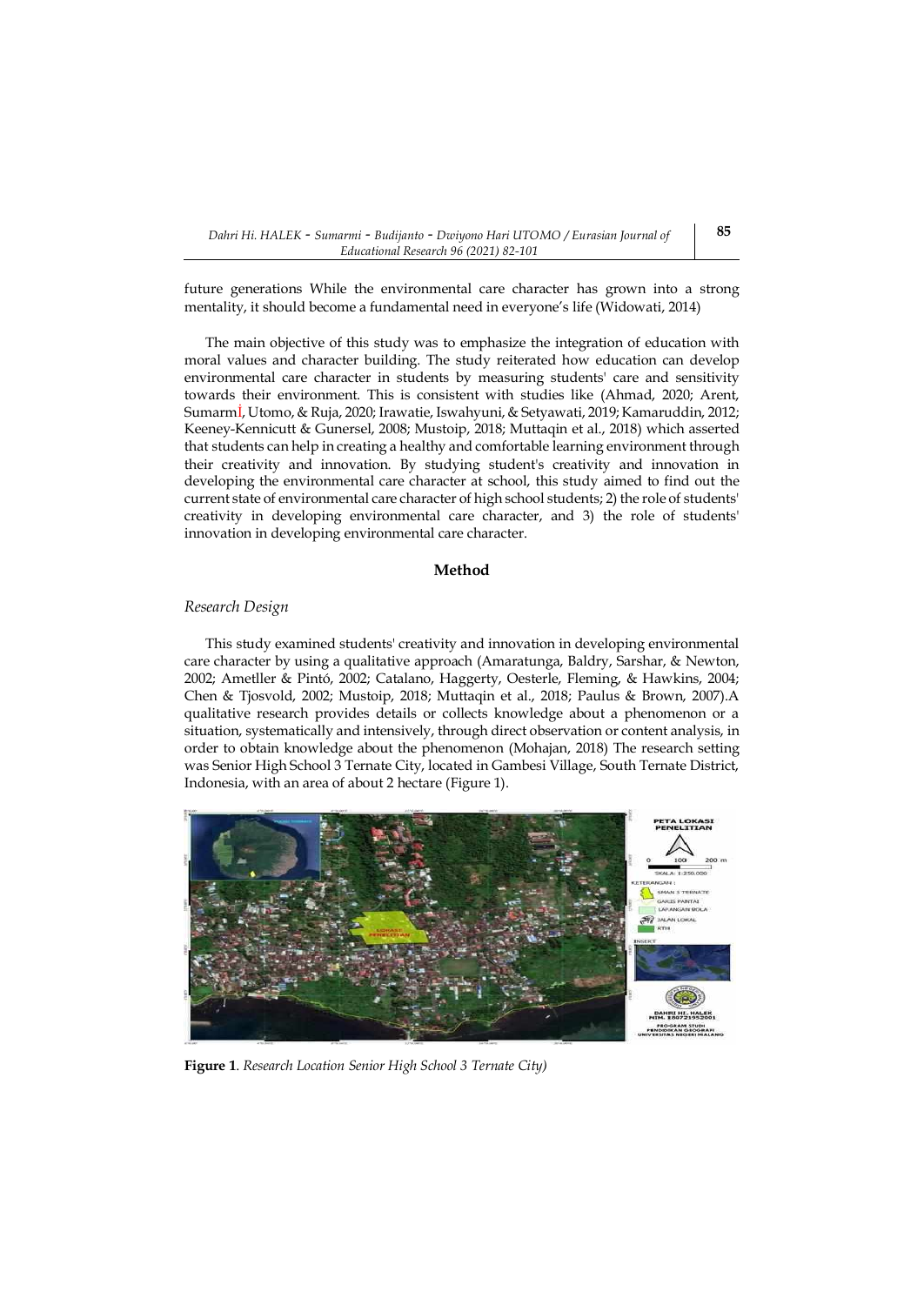#### *Research Sample*

The research subjects were first-year students (class X) and second-year students (class XI) studying Social and Natural Sciences programs. Other informants were school principals, geography teachers, teachers as the Adiwiyata head, student council members, and janitor officers. The selection of the sample was based on the level of involvement of informants in the research setting and contributing to the experience and involvement in environment care, in general and the school environment. The list of informants in this study can be seen in Table 1.

### **Table 1**

*List of Research Informants*

| Name                       | Position                          | Total |
|----------------------------|-----------------------------------|-------|
| Drs. Abubakar Katidja (AK) | Principal                         |       |
| Dani Umar, S.Pd (DU)       | Vice Principal of Infrastructure  |       |
| Djafran S Naya, S.Pd (DN)  | Teacher of Geography              |       |
| Sumarni Syafar, S.Pd (SS)  |                                   | 3     |
| Maiwati, S.Pd (MA)         | (Adiwiyata Chairman)              |       |
| Suraida Naya (SU)          | Janitor Officer                   |       |
| M. Reza D Nur (MR)         | Head of Student Council (Student) |       |
| Astuty Basir (AB)          | Student Council (Student)         |       |
| Siti Nurhalisa (SN)        | Student                           | 2     |
| Polanunu (PO)              |                                   |       |
|                            | Total                             | 10    |

*Data collection instruments and Procedure*

In-depth interviews, observation of the school environment, and documentation were used as data collection instruments. Key informants were the Principal and Vice Principal who had broad information about the school environment (Suyidno et al., 2019)/ An interview guide was also developed to guide the informants about the research variables. Interviews were conducted with open-ended questions and in a comfortable atmosphere, enabling informants to answer all the questions. Table 2 presents research variables and indicators included in the interview guide.

## **Table 2.**

*Research Variables and Interview Indicators*

| No. | <b>Environmental Care Character</b>                          | Creativity                          | Innovation |
|-----|--------------------------------------------------------------|-------------------------------------|------------|
|     | Clean the toilet                                             | High curiosity                      | Valuable   |
|     | Clean the trash                                              | Fully confident                     | Valuable   |
| 3   | Clean up school environment                                  | Providing unique and creative ideas | Feasible   |
| 4   | Beautify the classroom and school<br>environment with plants | Devise new methods                  | Novelty    |
| 5   | Take part in maintaining the<br>garden in the schoolyard     | Independent work with innovation    | Valuable   |
| 6   | Participate in activities                                    | Beauty sense                        | Novelty    |
|     | Keep the environment clean                                   | Humor sense and flexible            | Valuable   |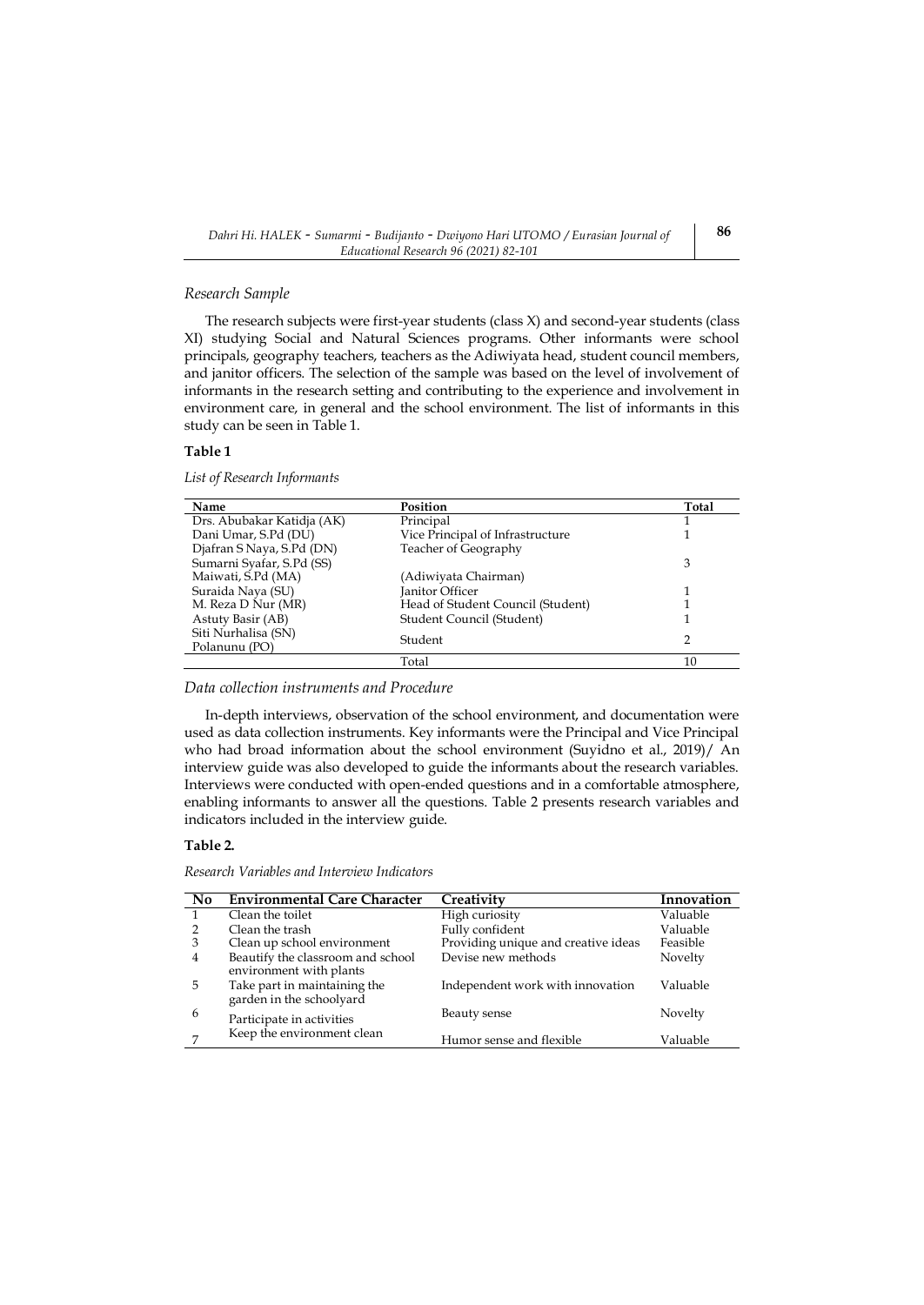#### *Data Analysis*

The research data was analyzed through qualitative techniques such as thematic content analysis. In this process, the data for each variable was first grouped, and then research themes were extracted. In the next step, data was sorted to remove the biased data and categories were decided based on specific concepts and themes. Finally, conclusions were drawn based on concepts and themes supported by documentation and field notes during observation. This procedure was carried out repeatedly to ensure the suitability of the data obtained with the study concept and theme.

# **Results**

### *Environmental Care Character of High School Students*

Student environmental care is carried out through intra-curricular, co-curricular, and extracurricular activities consisting of participatory-based environmental activities. It is implemented through activities, namely subject integration, local content development, classroom management, waste bank, and greenhouse. Environmental care program is one of the school's goals at Senior High School 3 Ternate City; however, the environmental care activities are one of the school's routine programs.



**Figure 2:** *Class Routine Picket*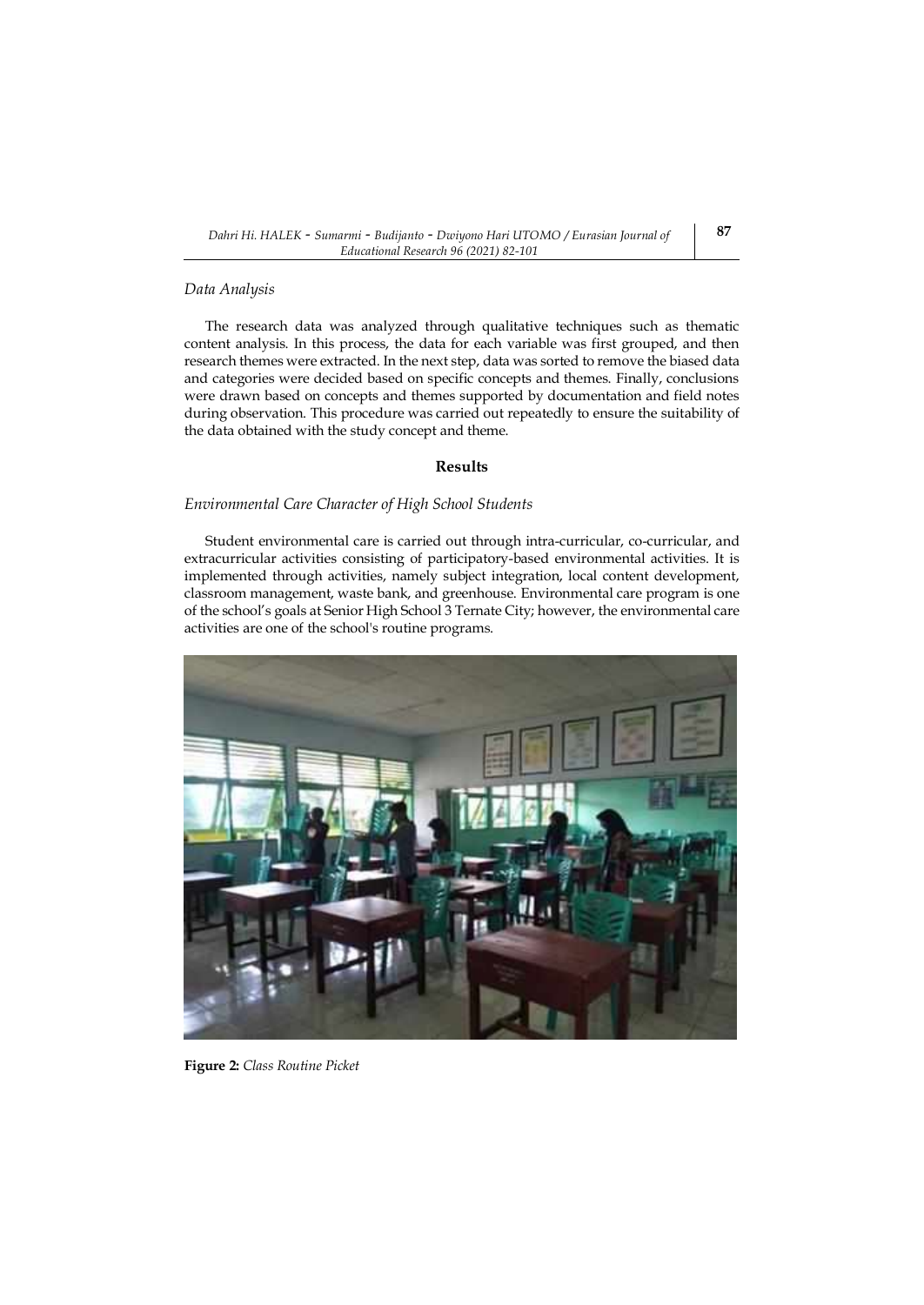Students are given the freedom to decide for their classrooms. They feel freedom in cleaning, arranging space, and painting classroom walls to facilitate the learning process. Other activities that help develop environmental care habits, besides extracurricular activities and extracurricular activities related to the environment, included scouting with outbound activities. Scouting and outbound activities are extracurricular activities chosen by students to form environmental care character and culture to implement an environment-based curriculum(Mathisen & Einarsen, 2004; Muttaqin et al., 2018) Implementing environmental character education in schools can be done through learning, self-development through extracurricular activities, and school management (Aliman, 2019) activity was carried out once a week on Sundays, and it was hoped that students could learn from the surrounding environment to foster environmental care attitude and culture.

Students must be encouraged to behave and conduct well with the environment (Tikka et al., 2000; Torgler & Garcia-Valiñas, 2007) The environmental care aspects that need to be developed include habituation to maintain the school environment cleanliness, provide garbage dumps, separate organic and non-organic waste, provide cleaning equipment, and maintain environmental culture(Turkay et al., 2014; Viswanathan & Linsey; Widowati, 2014) The school also received help from janitor officers to ensure cleanliness every afternoon. The cleanliness of the school was everyone's responsibility, but there was a janitor officer who ensured cleanliness throughout the day. The janitor officer continuously checked the classrooms and school grounds and reported the cleanliness condition to the Adiwiyata chairman or the vice principal of school facilities and infrastructure.

One of the most creative processes of waste management in schools was the waste sorting process. Figure 3 exemplifies the students' creativity in managing waste disposal in schools.



**Figure 3**. *Different types of waste*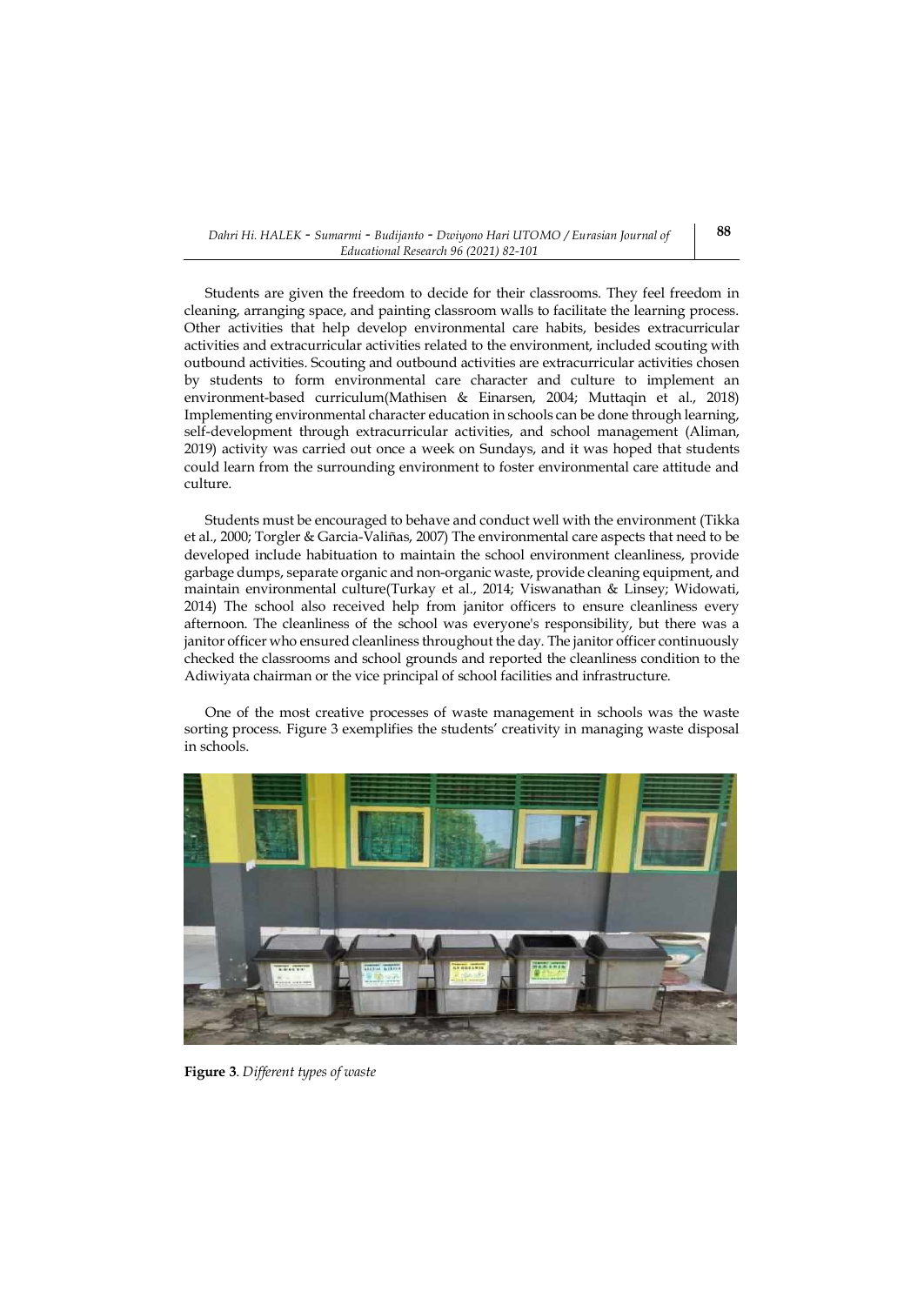In this process as seen in Figure 3, the waste management team at Senior High School 3 Ternate City, devised the 3R principle, viz., Reduce, Recycle, and Reuse. Students already knew how to sort the waste, based on the logos, students became familiar with organic waste, non-organic waste, dry waste, and wet waste. Environmental care character should become the attitude and behavior of students in everyday life (de Souza Fleith, 2000; Fang et al., 2016; Flutter, 2006; Fua et al.; Kim, Roh, & Cho, 2016) The development of environmental care character proves good if it is supported by an integrated system.

The organizational structure of the team in charge of environmental character education at Senior High School 3 Ternate City is seen in Figure 3.



**Figure 4.** *The personal hierarchy of the team for character education care for the environment*

Figure 4 shows that environmental care education is the responsibility at all levels of the school hierarchy. The school leadership assigns responsibility to the vice principal of infrastructure to ensure that geography teachers, handicraft arts teachers, and biology teachers integrate the learning to develop environmental care character (Interview DU, 23 October 2020). Besides, there is a school program organized by the Environment Office of Ternate, namely the Adiwiyata school program. This program is a school activity program specifically oriented to schools' cleanliness, beauty, and greening. In the interview with the Adiwiyata program head, it was revealed that cleaning the school premises every Saturday morning was a routine activity carried out with cooperation. Students participated in this activity by planting trees, flowers, repairing dead flowers, and sorting waste. Figure 5 exemplified the planting activity.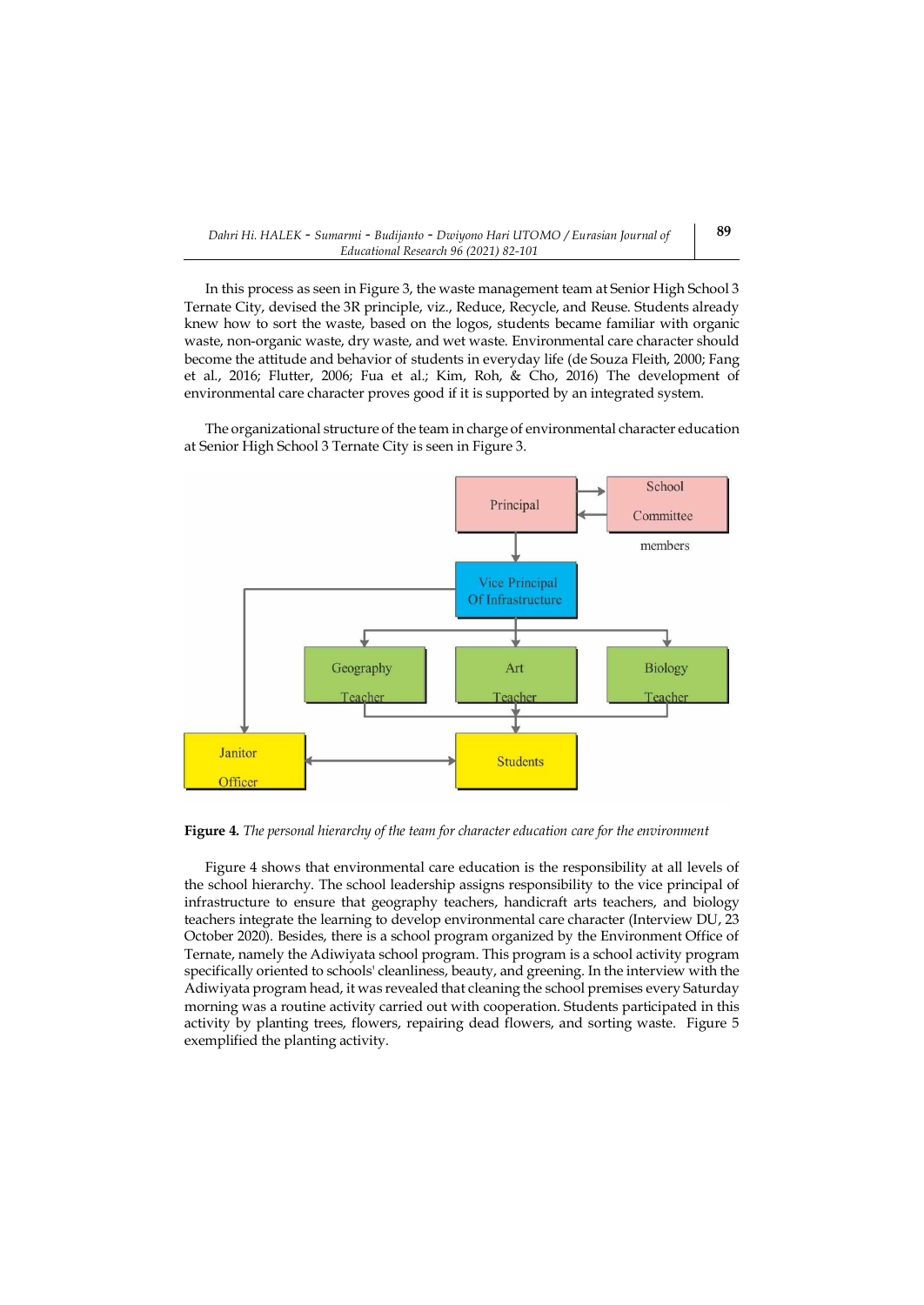#### *Dahri Hi. HALEK - Sumarmi - Budijanto - Dwiyono Hari UTOMO / Eurasian Journal of Educational Research 96 (2021) 82-101*



## **Figure 5**. *Planting Activity*

Figure 5 is the image of a group of students planting Spinach Cabut/*amaranthus gangeticus*. It is a vegetable plant that contains a lot of nutrients that humans need. The activity is also one of the routine activities every Saturday morning. Therefore, each class has a vegetable garden, like the one seen in Figure 5. Besides planting trees, vegetables, and flowers, the cleaning activity was also carried out regularly every week on Saturday morning between 07.00 - 08.30 IET (Indonesian Eastern Time). All students and teachers participated in this activity.

### *Student Creativity in Implementing Environmental Care Characters*

People feel that all waste must be kept away from the environment because it is trash. However, some waste can be used as raw material to make art objects. With willingness, skill, and creativity, the waste can be processed into more valuable goods having aesthetic value(Marnİ & HarsİAtİ, 2019; Mathisen & Einarsen, 2004; Muttaqin et al., 2018) ). If used properly, the waste can be a positive asset. Students can use the waste for making ieces of art. With the help and guidance of the art teacher, students can learn to manage the waste such as cardboard, used packaging, plastic, and used bottles as raw material for artwork. This activity taught students how to recycle the used items and create something valuable. By doing so, students are following the principle of waste management.

As said earlier, creativity and innovation must be a part of the character curriculum (Ametller & Pintó, 2002; Arent et al., 2020; Harich, 2010; Hermino & Arifin, 2020; Mathisen & Einarsen, 2004) Creativity is finding something new, and innovation is modifying the existing one (A. Lewis, 2004). In every school, the students' creativity is displayed in a large glass cabinet in the principal's room. Garbage recycling works are displayed in almost all classrooms, by making use of waste objects like cardboard, plastic, bottles, CDs, rags, ice cream sticks, and straws. Other student artworks include pictures, such as nature paintings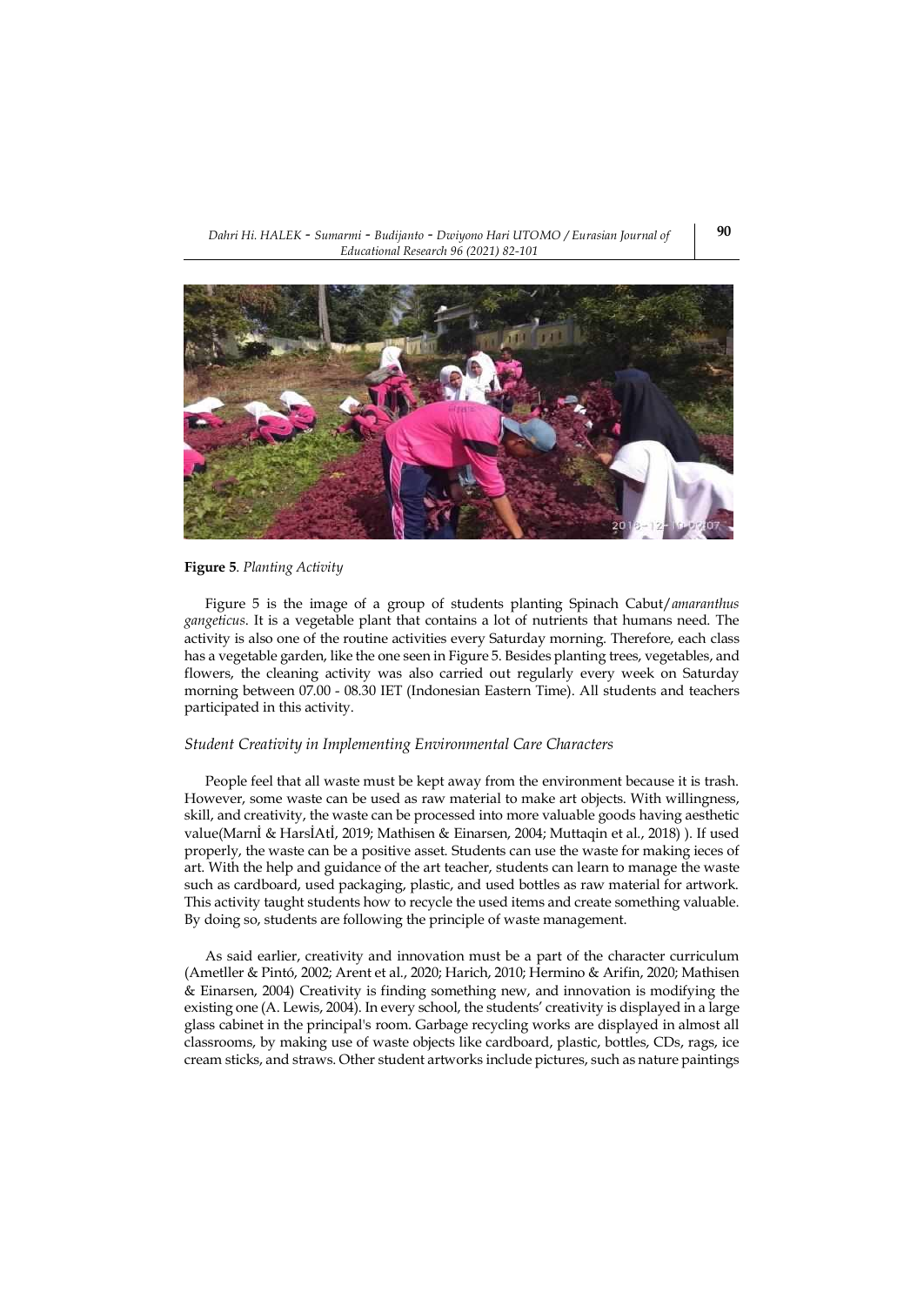



**Figure 6.** *Student's Artwork from dried flowers*

Students' creativity is not limited only to transforming waste into valuable objects. Students at Senior High School, 3 Ternate City, have also shown their creativity in utilizing the empty land in the school premises, as seen in the Figure 7.



**Figure 7.** *Water Spinach Harvesting Process*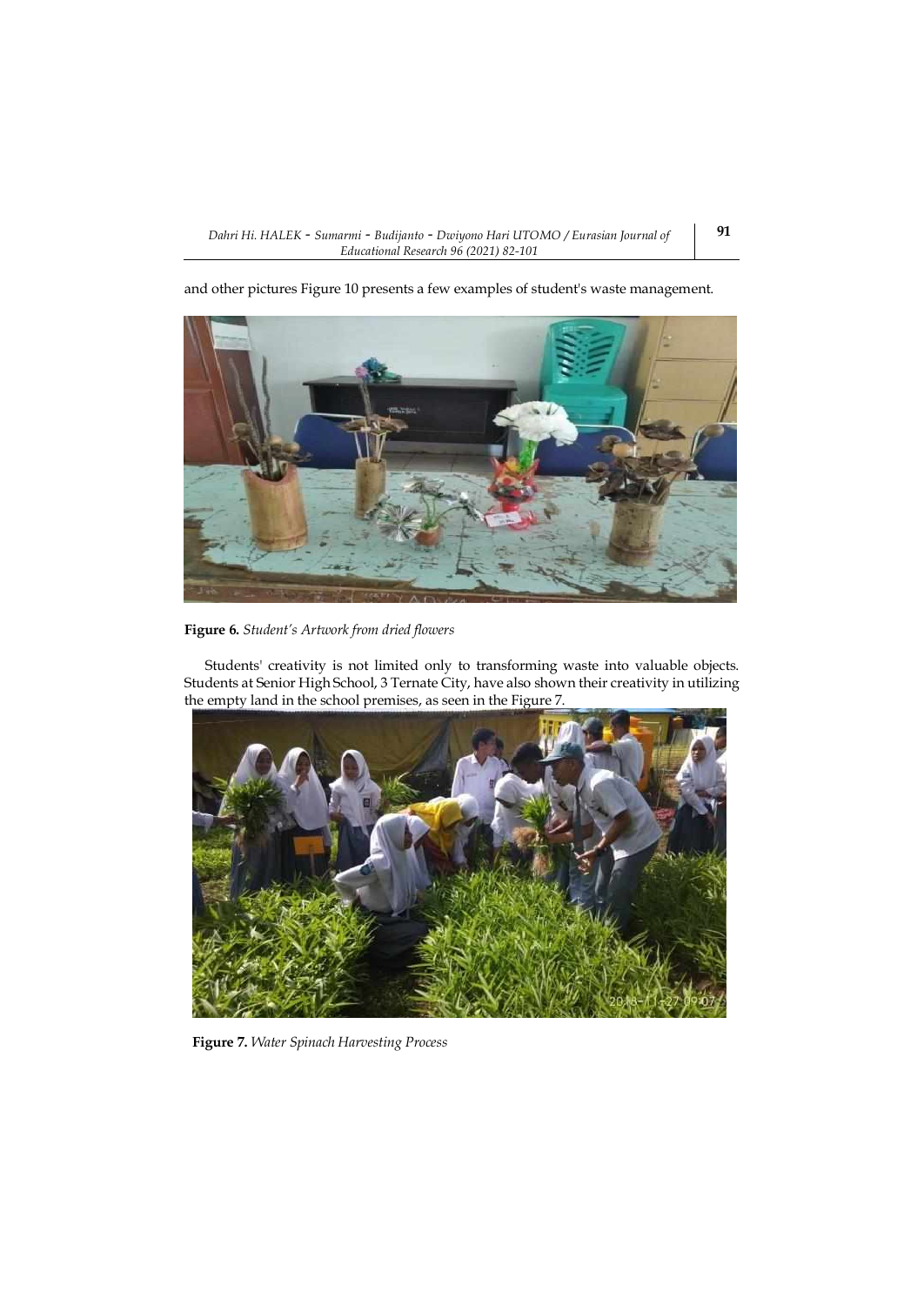Figure 7 exhibits students engaged in harvesting water spinach (Ipomoea aquatic). It is one of the vegetables consumed by most people in Ternate City. Students sell the harvest in front of the school gate. This activity is an example of both students' creativity and entrepreneurship.

#### *Innovation in Implementing Environmental Care Characters*

Innovations initiated by high school students are also an example of their creativity. One of the innovations that the students were seen engaged was transforming wooden pieces into beautiful handicraft items (Figure 8).



**Figure 8.** *Students making wooden handicrafts*

#### **Discussion**

It is obvious from the findings that the character of environment care contributed to develop the character of students. This was made possible through the environmental care programs launched by the principal and vice-principal under the school's intracurricular, co-curricular, and extracurricular activities (Rada et al., 2016; Ramírez-Montoya & Hernández, 2016; Rokhman, Hum, & Syaifudin, 2014) This finding is in line with the importance of character education to instill what is done by teachers and parents, so that students have a good understanding of the process of maturation of thought, personal maturity, and maturity of behavior. With this understanding, it will be possible to minimize negativity and diversions from the environment care (Hermino & Arifin, 2020) Several instances were found during this research that were similar to activities like local content development, classroom management, waste banks, and greenhouses (Story, Nanney, & Schwartz, 2009)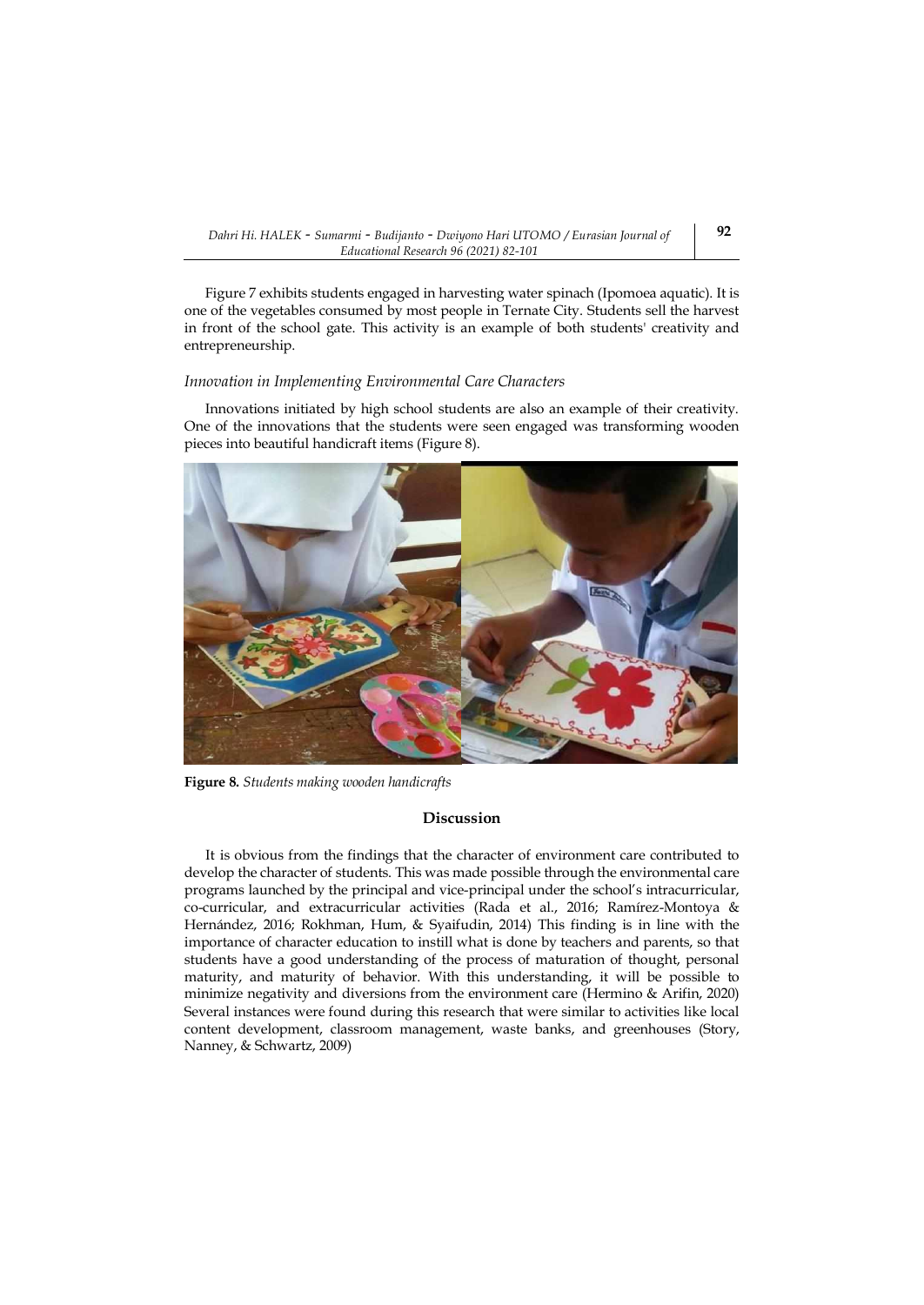The school staff and the students were found involved in co-curricular activities such as orientation about school life for fresh students, field studies, social services, research classes, and school literacy programs. Some of the specialized activities that developed character care for the environment included cleaning the classroom and growing vegetable crops (Mathisen & Einarsen, 2004)). This research also proved that character formation can be done only with a holistic education, when the school administration is able to stimulate and direct students to character value indicators (Arent et al., 2020). In addition, the character development of caring for the environment can be carried out by students while at school. Learning about environment care in schools develops students' potential. The value system and norm system in school culture should be optimized to support the process of strengthening character education for students in schools and the school environment on an ongoing basis (de Souza Fleith, 2000). Both systems can work through synergistic collaboration between teachers and students in the context of strengthening environmental care character education.

One of the advantages of quality education is to produce quality human resources. The school administration and teachers should play an important role in providing learning and encouragement towards developing a caring character for the environment (Allina, 2018; Ametller & Pintó, 2002; Awan, 2013; Sumarmİ et al., 2020).Learning that involves students directly in the field can increase environmental awareness (Sumarmi et al., n.d.). additionally, the form of activities carried out by students can support the *adiwiyata* program, which is one of the long-standing programs for schools in Indonesia Many students across the nation participate in the *adiwiyata* program at district, provincial and national levels. All participating schools are assessed by a committee to grant awards and prizes. In Indonesia, the *adiwiyata* program has changed every school's condition into a comfortable, clean, and green environment, filled with trees and flower plants In addition, this program aims at teaching students to love their environment. Students who are involved in activities such as planting trees and flowers, cleaning the schoolyard, sorting organic and inorganic waste have higher knowledge, attitudes, and environmental care

The study also provided evidence of the creativity and innovation of students in implementing the character of environment care. The school authorities provided them training or teaching to make use of the old goods or recycle the waste items into more valuable ones(Yasin, 2019) It turned out that the waste was used with the will, skills, and guidance by the teacher, to create a clean and healthy school environment(Allina, 2018) The waste management and environment care became an indicator of the assessment of *Adiwiyata* schools in Indonesia. Based on this assessment, every school planned its next Adiwiyata participation and win the award. Currently, many schools are in the process of reassessment and research analysis how to improve students'

It was also found that students transformed waste into useful items within the school environment such as flowerpots, trash cans, and decorative pieces. Flowerpots were made from bamboo pieces, which was the best example of the creativity maximized. It was felt that creativity still needs to be improved through proper scheduling and planning. (MA Interview, 24 October 2020). A few students' creativity was reflected in the subject of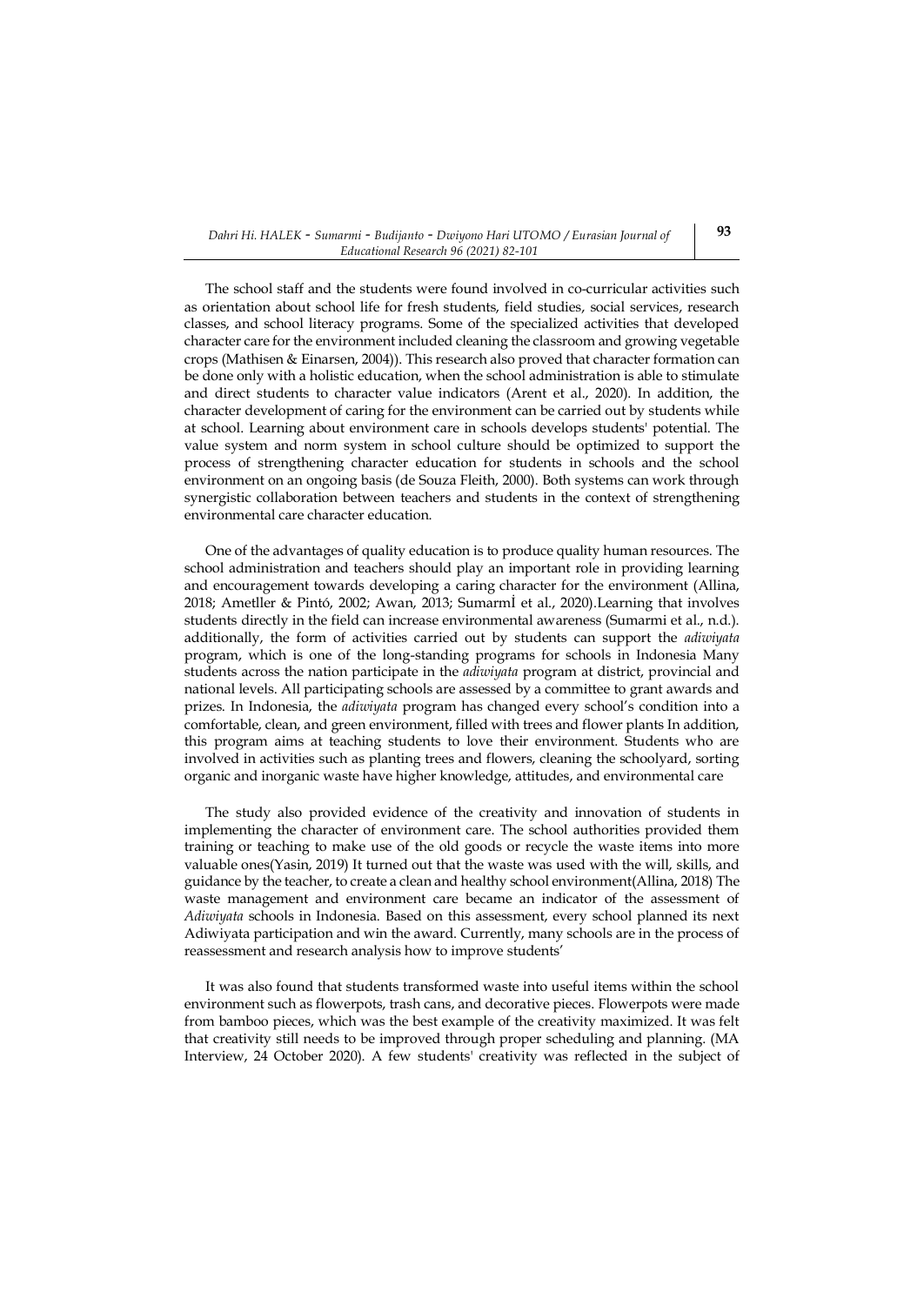cultural arts, which needs to be developed. In such a situation, teacher-oriented learning is considered ineffective as these activities require action and involvement in the environment (Allina, 2018). Therefore, new learning practices are needed to increase students' creativity. One way to increase understanding is through educational games (Torgler & Garcia-Valiñas, 2007; Turkay et al., 2014)

An increase in students' creativity should reflect the character of caring for the environment. It is necessary to study learning materials that are integrated with waste recycling activities, namely learning geography (DN Interview, October 23, 2020). The geography lessons include topics on the use of natural resources and the environment, including recycling of waste. Using used items as works of art proves students' concern for the environment Previous research also supports that learning media can increase students' creativity and care for the environment in addition, involving students in activities can increase students' participation and concern for the environment (Flutter, 2006). Recycling the used goods provides benefits for students' mental development and creativity and can increase their independence and develop the power of initiative in them (Steinemann, 2003)

Students also make use of their creativity by innovation. Innovation means creating new objects from the old ones or recognizing problems in the school environment and finding their solutions A teacher plays an important role in providing training to students and accompany them in solving problems. In this way, students gain new experiences and are able to create innovative things (Muharlisiani et al., 2021) is not only that teachers and students help to make the school environment clean, but it also requires the support of the principal and the teacher council. All of them unitedly can deliver and support the school to become a part of the *Adiwiyata* school program assessment (Widowati, 2014)

This research also suggested that students' creative and innovative abilities can enhance their entrepreneurial skills(Ametller & Pintó, 2002) Innovative abilities can also increase their environmental awareness (Spaargaren & Mol, 1992) critical thinking skills (Nelson, Wilson, & Yen) and problem solving skills Innovation in environment is the important demand for the world of education as environment always requires individuals with innovation who can adapt to environmental changes and survive in a dynamic and fierce globally competitive world(Keeney-Kennicutt & Gunersel, 2008; Kershaw et al.; Kirsh, Krupa, Cockburn, & Gewurtz, 2007) Every child has the potential for innovation. These potentials include great curiosity, asking questions, high imagination, daring to take risks, and enjoying new things (Nelson et al., 2009). In addition, parents, teachers in schools, and the environment are important factors that significantly provide opportunities for the development of innovation (Tikka et al., 2000; Torgler & Garcia-Valiñas, 2007)(One of the learning approaches that can be used to train students' innovation is to develop a caring character for the environment .

Education is an important thing in shaping nation's innovation. Building national innovation through education can be done with effective learning. Education is expected to produce fully trained and developed people to actively participate in national development Seeing the strategic importance of education, the government continues to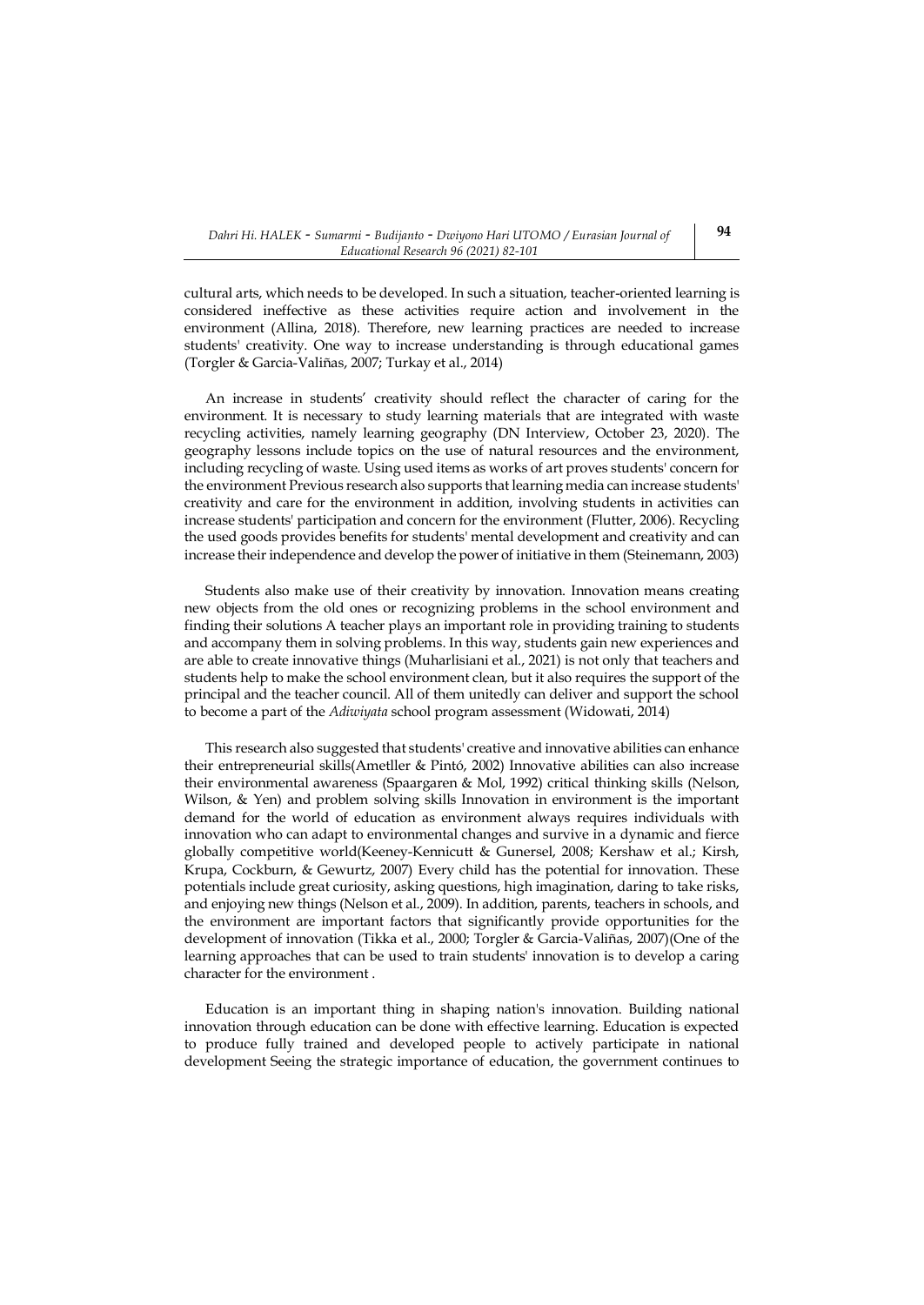make various changes and improvements to the education system through the Ministry of Education and Culture to make a smart and innovative nation. Innovation education is developed to build good innovation (Rada et al., 2016; Rokhman et al., 2014). The development of innovation can increase students' moral knowledge, moral feelings, and moral actions. The formation of moral values as the development of innovation for students includes three components: (1) moral science, (2) moral behavior, (3) moral action.

#### **Conclusion**

The study can be concluded with the affirmation that environmental care character is reflected in students' attitudes and behavior as it is supported by various elements of school education including the principal, vice principal and teachers. This attitude and behavior were seen in students' participation in school cleaning activity programs and the *Adiwiyata* program. Student creativity was seen in managing the school environment and was seen growing through various extracurricular, co-curricular and extracurricular activities. Examples of students' creativity was visible in transforming waste goods into trash cans, flower vases, and other handicrafts, as well as planting vegetables and selling them as an entrepreneurial activity. The students' innovation in managing the school environment also developed because of the teacher's consistency in integrating environmental character education into learning. One example of students' innovations was seen in changing the used wood into colored paintings or painting the classroom walls by writing motivational quotes.

The study faced a few limitations too. It was very peculiar that students' attitude and behavior were not strongly reflected in some of the activities. Secondly, the level of creativity and innovation of students was not measured quantitatively, however, the innovative products prepared by students utilized the waste items into goods of high economic value and ensured their qualitative solutions to environmental problems. Recommendation for future research include rewarding students for their creativity and innovation towards environmental care. It is also recommended to evaluate the learning effectiveness of students' creativity and innovation towards the environment. Lastly, there is a need to develop students' creativity and innovation and obtain greater commitment from all the school elements to prepare students for the 21st-century global environmental challenges.

This research has the practical implications of shaping the character of environment care and develop students' creativity and innovation through practical methods. It can also increase environmental awareness in the school atmosphere. At the community level, this study can motivate individuals and organizations to amend their behavior and learn to utilize waste or plastic waste and transform them into economic value. This would also improve the knowledge of the community about the environment.

#### **Acknowledgements**

The authors would like to thank the anonymous reviewers who have contributed to the review of the manuscript, and the journal editors who have taken the time to process the manuscript for publication. The authors would also like to thank Muhammad Aliman and Supriyono for improving the content of the manuscript by commenting and giving useful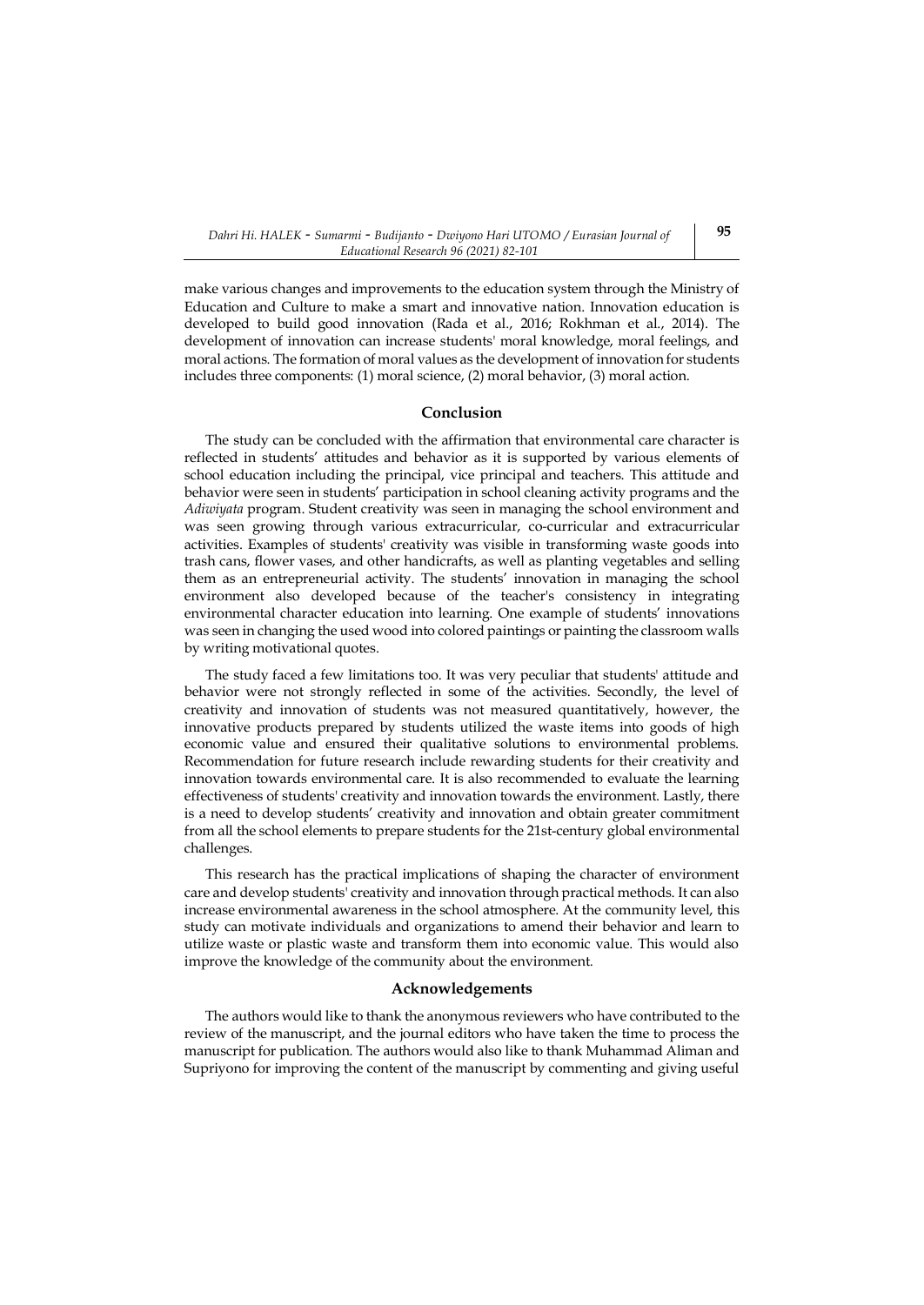suggestions to complete it and make it ready for publication. Many thanks to the Head of the North Maluku Provincial Education Office, school leaders, teachers, and students at Senior High School 3 Ternate City for supporting this research. This research is a part of a dissertation at the Faculty of Social Sciences, State University of Malang, Indonesia. This research does not contain any conflict of interest from any individual, group, or institution.

#### *Authors' Contribution*

It is to confirm the contribution of all co-authors in preparing this manuscript. Dahri Hi. Halek prepared its conceptual framework, methodology, data analysis; the process of reviewing and editing the manuscript and sending for publication was carried out by Dahri Hi. Halek, Sumarmi, Budijanto, and Dwi Hari Utomo. The corresponding author ensured that the manuscript is given the final shape until it is published.

#### *Conflict of interest*

The authors confirm that this manuscript has no conflict of interest with schools, groups, data, and any individual in writing of this manuscript.

#### **Reference**

- Ahmad, T. B. T. (2020). Teaching remotely during COVID-19: Opportunities for creativity and innovation. *IIUM Journal of Educational Studies*, 8(1), do[i:https://doi.org/10.31436/ijes.v8i1.314](https://doi.org/10.31436/ijes.v8i1.314)
- Aliman, M. (2019). Improving Environmental Awareness of High School Students' in Malang City through Earthcomm Learning in the Geography Class. *International Journal of Instruction, 12*(4), 79-94. do[i:https://doi.org/10.29333/iji.2019.1246a](https://doi.org/10.29333/iji.2019.1246a)
- Allina, B. (2018). The development of STEAM educational policy to promote student creativity and social empowerment. *Arts Education Policy Review, 119*(2), 77-87. do[i:https://doi.org/10.1080/10632913.2017.1296392](https://doi.org/10.1080/10632913.2017.1296392)
- Amaratunga, D., Baldry, D., Sarshar, M., & Newton, R. (2002). Quantitative and qualitative research in the built environment: application of "mixed" research approach. *Work study*.
- Ametller, J., & Pintó, R. (2002). Students' reading of innovative images of energy at secondary school level. *International Journal of Science Education, 24*(3), 285-312. do[i:https://doi.org/10.1108/00438020210415488](https://doi.org/10.1108/00438020210415488)
- Arent, E., Sumarmİ, S., Utomo, D. H., & Ruja, I. N. (2020). Improving students' environmental care character through Positive Character Camp (PCC) program. *Journal for the Education of Gifted Young Scientists, 8*(4), 1329-1343. do[i:https://doi.org/10.17478/jegys.771681](https://doi.org/10.17478/jegys.771681)
- Asrul, A., Ridlo, S., & Susilo, S. (2018). Creative thinking analysis, motivation and concept mastery on learning of cooperative discovery model in elementary school. *Journal of Primary Education, 7*(1), 48-56.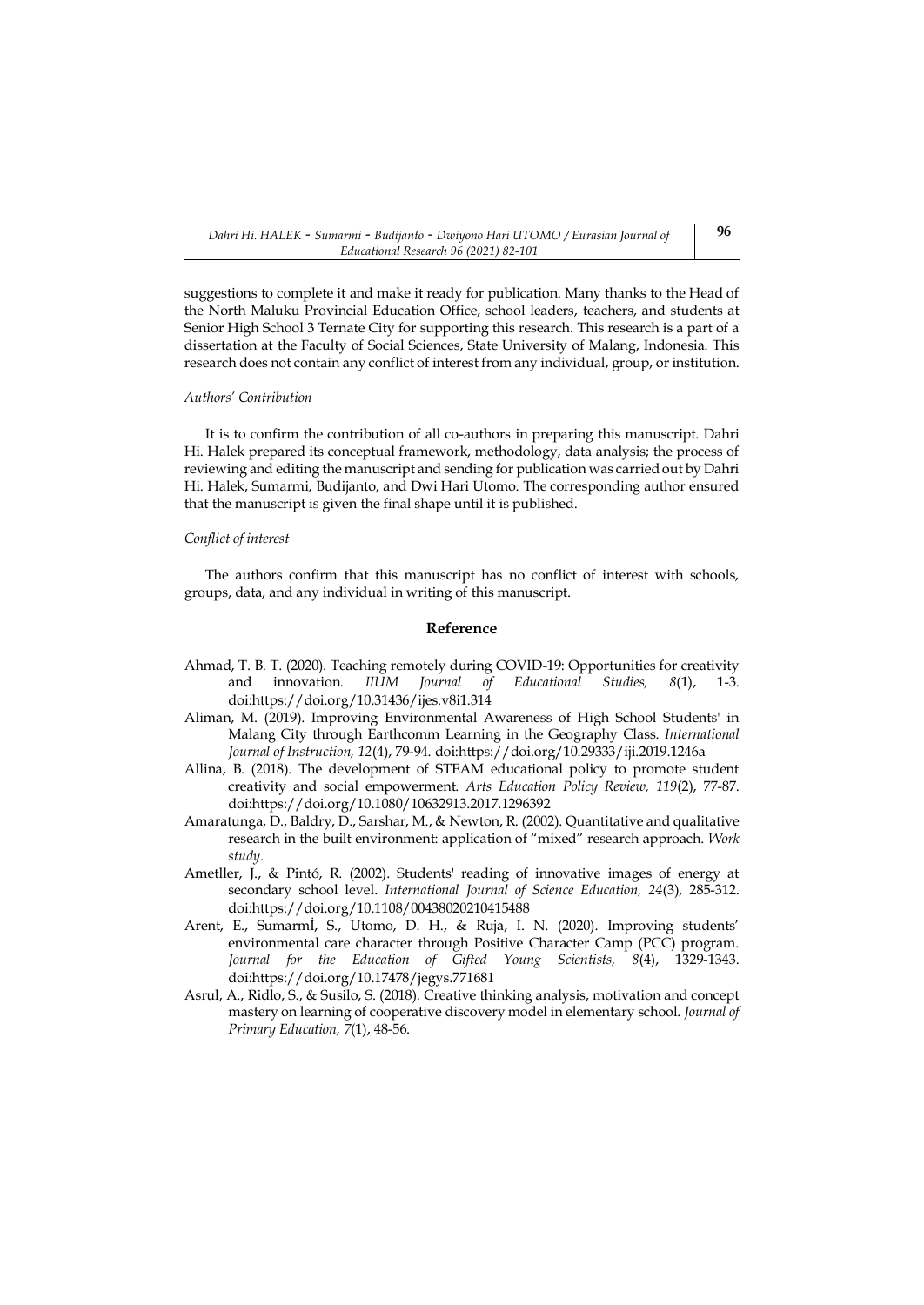- Awan, A. G. (2013). Relationship between environment and sustainable economic development: A theoretical approach to environmental problems. *International Journal of Asian Social Science, 3*(3), 741-761.
- Ayalon, O., Goldrath, T., Rosenthal, G., & Grossman, M. (2009). Reduction of plastic carrier bag use: An analysis of alternatives in Israel. *Waste Management, 29*(7), 2025-2032. do[i:https://doi.org/10.1016/j.wasman.2009.02.016](https://doi.org/10.1016/j.wasman.2009.02.016)
- Baehr, J. (2017). The varieties of character and some implications for character education.<br> *Iournal* of *uouth* and *adolescence*, 46(6). 1153-1161. *Journal* of *youth* and adolescence, 46(6), do[i:https://doi.org/10.1007/s10964-017-0654-z](https://doi.org/10.1007/s10964-017-0654-z)
- Baer, R. (2015). Ethics, values, virtues, and character strengths in mindfulness-based interventions: A psychological science perspective. *Mindfulness, 6*(4), 956-969. do[i:https://doi.org/10.1007/s12671-015-0419-2](https://doi.org/10.1007/s12671-015-0419-2)
- Bellocchi, A., Quigley, C., & Otrel-Cass, K. (2016). *Exploring emotions, aesthetics and wellbeing in science education research* (Vol. 13): Springer.
- Berlianti, N. A., Manasikana, O. A., & Hayati, N. (2019). Improving Students Creativity in Producing Instructional Aids for Physics Lesson from Waste and Garbage. *Momentum: Physics Education Journal*, 86-94.
- Bieraugel, M., & Neill, S. (2017). Ascending Bloom's pyramid: Fostering student creativity and innovation in academic library spaces. *College & Research Libraries, 78*(1), 35. do[i:https://doi.org/10.5860/crl.78.1.35](https://doi.org/10.5860/crl.78.1.35)
- Boca, G. D., & Saraçlı, S. (2019). Environmental education and student's perception, for sustainability. *Sustainability, 11*(6), 1553. do[i:https://doi.org/10.3390/su11061553](https://doi.org/10.3390/su11061553)
- Burnes, B. (2017). After Paris: Changing corporate behaviour to achieve sustainability. *Social Business, 7*(3-4), 333-357. do[i:https://doi.org/10.1362/204440817X15108539431532](https://doi.org/10.1362/204440817X15108539431532)
- Catalano, R. F., Haggerty, K. P., Oesterle, S., Fleming, C. B., & Hawkins, J. D. (2004). The importance of bonding to school for healthy development: Findings from the Social Development Research Group. *Journal of school health, 74*, 252-261. do[i:https://doi.org/10.1111/j.1746-1561.2004.tb08281.x](https://doi.org/10.1111/j.1746-1561.2004.tb08281.x)
- Chen, G., & Tjosvold, D. (2002). Cooperative goals and constructive controversy for promoting innovation in student groups in China. *Journal of Education for Business, 78*(1), 46-50.
- Chin, S. T. S., Raman, K., Yeow, J. A., & Eze, U. C. (2012). Relationship between emotional intelligence and spiritual intelligence in nurturing creativity and innovation among successful entrepreneurs: A conceptual framework. *Procedia-Social and Behavioral Sciences, 57*, 261-267.
- De Bruin, K. (2007). The relationship between personality traits and self-directed learning readiness in higher education students. *South African Journal of Higher Education, 21*(2), 228-240. doi[:https://doi.org/10.4314/sajhe.v21i2.25632](https://doi.org/10.4314/sajhe.v21i2.25632)
- de Souza Fleith, D. (2000). Teacher and student perceptions of creativity in the classroom environment. *Roeper Review, 22*(3), 148-153. do[i:https://doi.org/10.1080/02783190009554022](https://doi.org/10.1080/02783190009554022)
- Fang, Z., Xu, X., Grant, L. W., Stronge, J. H., & Ward, T. J. (2016). National culture, creativity, and productivity: What's the relationship with student achievement? *Creativity Research Journal, 28*(4), 395-406. do[i:https://doi.org/10.1080/10400419.2016.1229976](https://doi.org/10.1080/10400419.2016.1229976)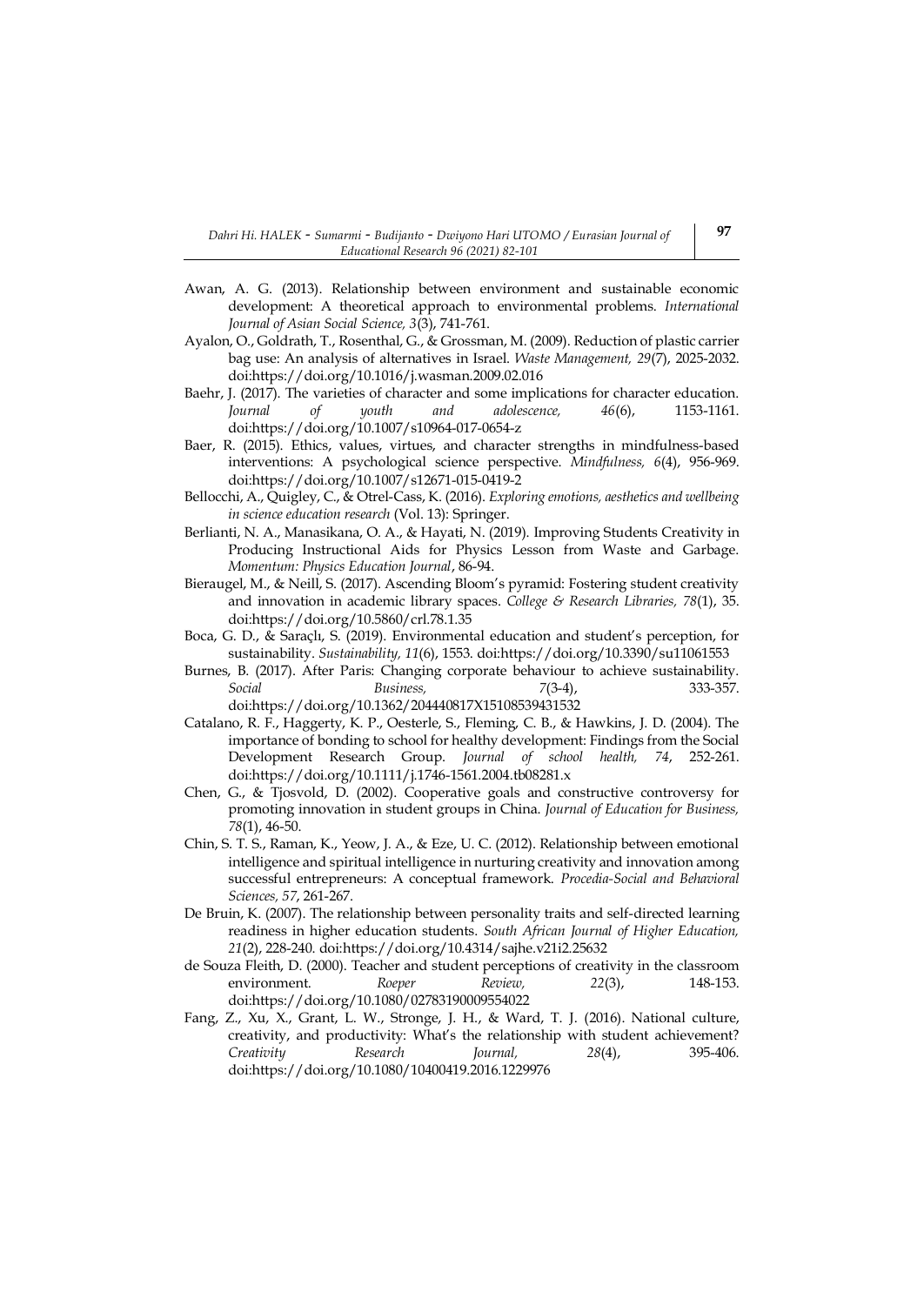- Febriani, R., Farihah, U., & Nasution, N. E. A. (2020). *Adiwiyata School: An environmental care program as an effort to develop Indonesian students' ecological literacy*.
- Flutter, J. (2006). 'This place could help you learn': student participation in creating better school environments. *Educational review, 58*(2), 183-193. do[i:https://doi.org/10.1080/00131910600584116](https://doi.org/10.1080/00131910600584116)
- Fua, J. L., Wekke, I. S., Sabara, Z., & Nurlila, R. U. (2018). *Development of environmental care attitude of students through religion education approach in Indonesia*.
- Gal, A. (2019). Fifth Graders' Perceptions of Mobile Phones and GIS Technology. *International Journal of Evaluation and Research in Education, 8*(1), 81-89.
- Gomez, E., Azadi, J., & Magid, D. (2020). Innovation born in isolation: Rapid transformation of an in-person medical student radiology elective to a remote learning experience during the COVID-19 pandemic. *Academic radiology, 27*(9), 1285-1290. do[i:https://doi.org/10.1016/j.acra.2020.06.001](https://doi.org/10.1016/j.acra.2020.06.001)
- Harahap, T. A., Saefuddin, A., & Indriyanto, B. (2018). The Relationship Between Clean School Environment And Student's Clean Lifestyle Behaviour In Indonesia Junior And Senior High School. *International Journal Of Scientific & Technology Research, 7*(3), 100-104.
- Harari, M. B., Reaves, A. C., & Viswesvaran, C. (2016). Creative and innovative performance: A meta-analysis of relationships with task, citizenship, and counterproductive job performance dimensions. *European Journal of Work and Organizational Psychology, 25*(4), 495-511.
- Harich, J. (2010). Change resistance as the crux of the environmental sustainability problem. *System Dynamics Review, 26*(1), 35-72. do[i:https://doi.org/10.1002/sdr.431](https://doi.org/10.1002/sdr.431)
- Hermino, A., & Arifin, I. (2020). Contextual Character Education for Students in the Senior High School. *European Journal of Educational Research, 9*(3), 1009-1023.
- Hernández, R. J., Cooper, R., Tether, B., & Murphy, E. (2018). Design, the language of innovation: A review of the design studies literature. *She Ji: The Journal of Design, Economics, and Innovation, 4*(3), 249-274. do[i:https://doi.org/10.12973/eu](https://doi.org/10.12973/eu-jer.9.3.1009)[jer.9.3.1009](https://doi.org/10.12973/eu-jer.9.3.1009)
- Hikmawan, T., Sutarni, N., & Hufad, A. (2019). *The role of electronic learning media in creativity learning*.
- Irawatie, A., Iswahyuni, I., & Setyawati, M. E. (2019). Education learning development of character education-based state defense. *International Journal of Multicultural and Multireligious Understanding, 6*(8), 27-42.
- Kamaruddin, S. A. (2012). Character education and students social behavior. *Journal of Education and Learning, 6*(4), 223-230. do[i:https://doi.org/10.11591/edulearn.v6i4.166](https://doi.org/10.11591/edulearn.v6i4.166)
- Keeney-Kennicutt, W., & Gunersel, B. (2008). Overcoming student resistance to a teaching innovation. *International Journal for the Scholarship of Teaching and Learning, 2*(1), n1. do[i:https://doi.org/10.20429/ijsotl.2008.020105](https://doi.org/10.20429/ijsotl.2008.020105)
- Kershaw, T. C., Seepersad, C. C., Hölttä-Otto, K., Williams, P. T., Young, A. P., Bhowmick, S., & McCarthy, M. A. (2014). *The effects of the undergraduate curriculum and individual differences on student innovation capabilities*.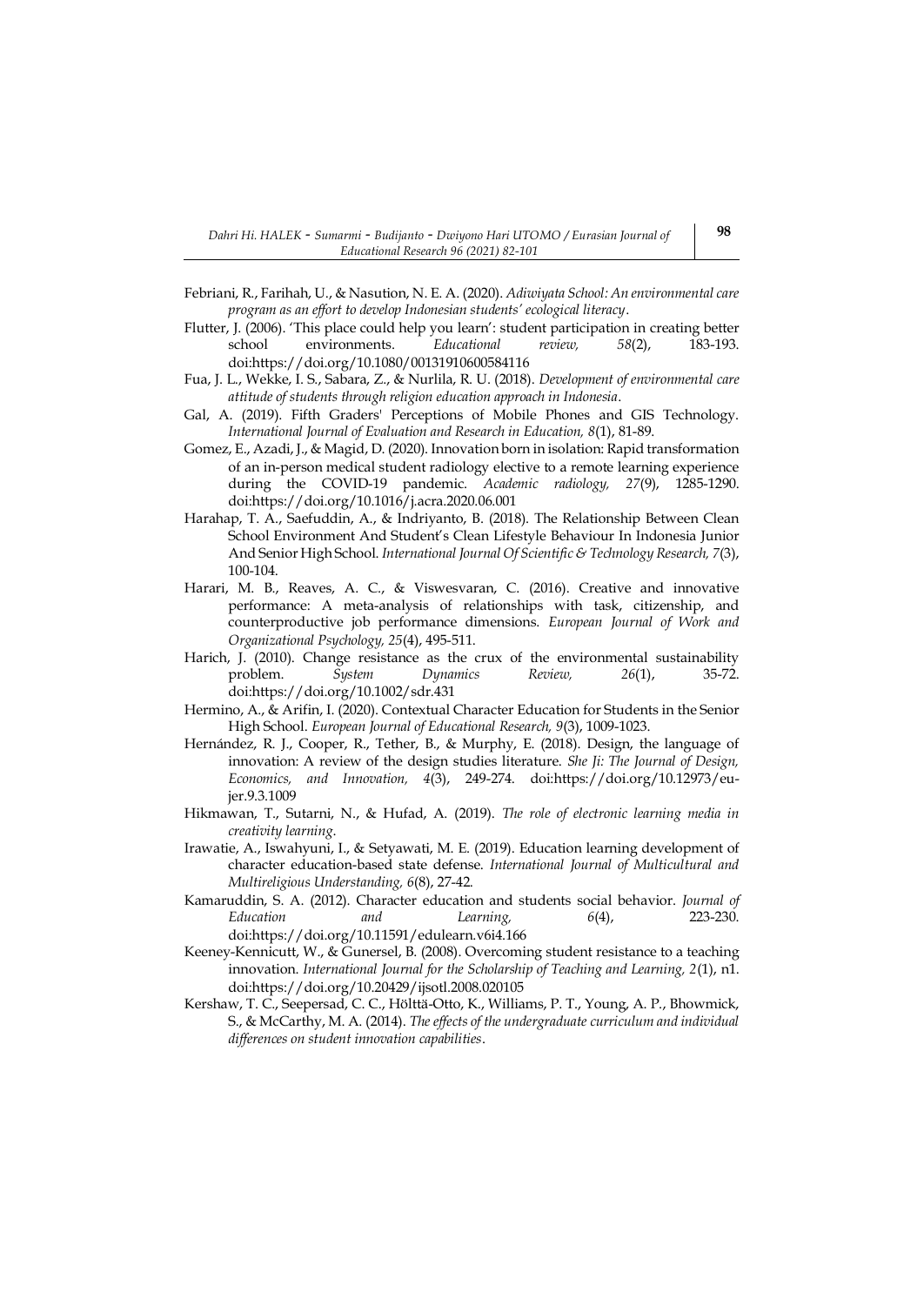- Kim, M. K., Roh, I. S., & Cho, M. K. (2016). Creativity of gifted students in an integrated math-science instruction. *Thinking Skills and Creativity, 19*, 38-48. do[i:https://doi.org/10.1016/j.tsc.2015.07.004](https://doi.org/10.1016/j.tsc.2015.07.004)
- Kirsh, B., Krupa, T., Cockburn, L., & Gewurtz, R. (2007). Work initiatives for persons with severe mental illnesses in Canada: A decade of development. *Canadian Journal of Community Mental Health, 25*(2), 173-191.
- Little, J. W. (1993). Teachers' professional development in a climate of educational reform. *Educational evaluation and policy analysis, 15*(2), 129-151. do[i:https://doi.org/10.3102/01623737015002129](https://doi.org/10.3102/01623737015002129)
- Marnİ, S., & HarsİAtİ, T. (2019). Critical thinking patterns of first-year students in argumentative essay. *Journal for the Education of Gifted Young Scientists, 7*(3), 683-697.
- Mathisen, G. E., & Einarsen, S. (2004). A review of instruments assessing creative and innovative environments within organizations. *Creativity Research Journal, 16*(1), 119-140.
- Mohajan, H. K. (2018). Qualitative research methodology in social sciences and related subjects. *Journal of Economic Development, Environment and People, 7*(1), 23-48. do[i:https://doi.org/10.26458/jedep.v7i1.571](https://doi.org/10.26458/jedep.v7i1.571)
- Muharlisiani, L. T., Soesatyo, Y., Khamidi, A., Hariyati, N., Bariroh, S., Noerhartati, E., . . . Jatiningrum, C. (2021). Environmental Caring Through Character Education In Vocational School. *IJEBD International Journal Of Entrepreneurship And Business Development eISSN 2597-4785 pISSN 2597-4750, 4*(1), 41-46.
- Mustoip, S. (2018). Character education implementation for students in grade IV SDN 5 Sindangkasih regency of Purwakarta West Java. *Jurnal Pendidikan Dasar Dan Pembelajaran Volume, 8*(2), 112-126. doi[:https://doi.org/10.25273/pe.v8i2.2739](https://doi.org/10.25273/pe.v8i2.2739)
- Muttaqin, M. F., Raharjo, T. J., & Masturi, M. (2018). The Implementation Main Values of Character Education Reinforcement in Elementary School. *Journal of Primary Education, 7*(1), 103-112.
- Nelson, B., Wilson, J., & Yen, J. (2009). *A study of biologically-inspired design as a context for enhancing student innovation*.
- Paulus, P. B., & Brown, V. R. (2007). Toward more creative and innovative group idea generation: A cognitive‐social‐motivational perspective of brainstorming. *Social and Personality Psychology Compass, 1*(1), 248-265.
- Rada, E. C., Bresciani, C., Girelli, E., Ragazzi, M., Schiavon, M., & Torretta, V. (2016). Analysis and measures to improve waste management in schools. *Sustainability, 8*(9), 840. doi[:https://doi.org/10.3390/su8090840](https://doi.org/10.3390/su8090840)
- Ramírez-Montoya, M.-S., & Hernández, D. d. C. R. (2016). Inverted learning environments with technology, innovation and flexibility: Student experiences and meanings. *Journal of Information Technology Research (JITR), 9*(1), 18-33. do[i:https://doi.org/10.4018/JITR.2016010102](https://doi.org/10.4018/JITR.2016010102)
- Rokhman, F., Hum, M., & Syaifudin, A. (2014). Character education for golden generation 2045 (national character building for indonesian golden years). *Procedia-Social and Behavioral Sciences, 141*, 1161-1165. do[i:https://doi.org/10.1016/j.sbspro.2014.05.197](https://doi.org/10.1016/j.sbspro.2014.05.197)
- Sari, D. K., Permanasari, A., & Supriyanti, F. M. T. (2017). Profile of Students' Creative Thinking Skills on Quantitative Project-Based Protein Testing using Local Materials. *Jurnal Pendidikan IPA Indonesia, 6*(1).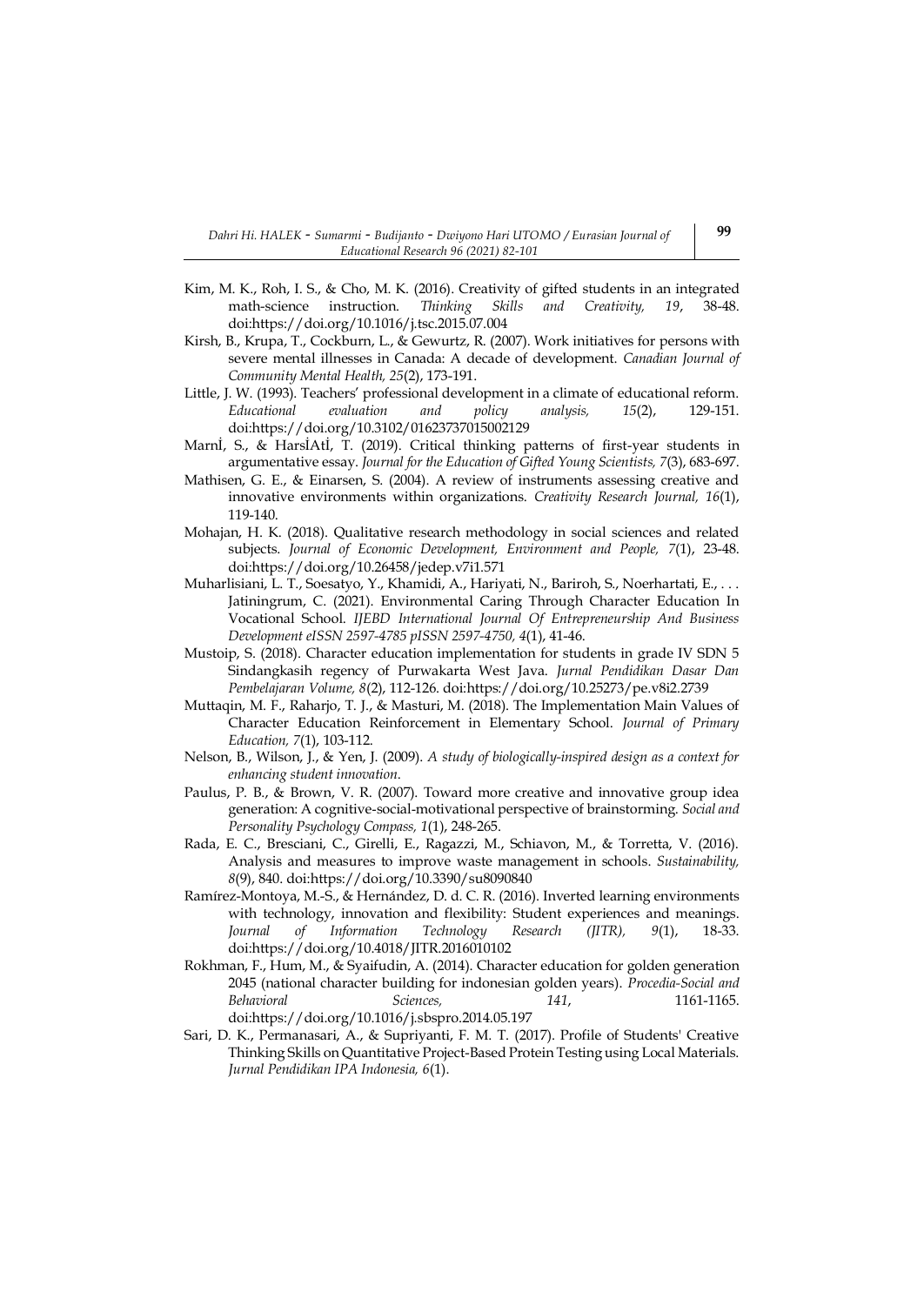- Setyaningrum, W. (2018). Blended Learning: Does it help students in understanding mathematical concepts? *Jurnal Riset Pendidikan Matematika, 5*(2), 244-253. do[i:https://doi.org/10.21831/jrpm.v5i2.21428](https://doi.org/10.21831/jrpm.v5i2.21428)
- Shaw, W. S., & Bonnett, A. (2016). Environmental crisis, narcissism and the work of grief. *cultural geographies, 23*(4), 565-579. do[i:https://doi.org/10.1177/1474474016638042](https://doi.org/10.1177/1474474016638042)
- Shumer, R., Lam, C., & Laabs, B. (2012). Ensuring good character and civic education: Connecting through service learning. *Asia Pacific Journal of Education, 32*(4), 430-440. do[i:https://doi.org/10.1080/02188791.2012.741768](https://doi.org/10.1080/02188791.2012.741768)
- Sloep, P. B., Bruggen, J. v., Tattersall, C., Vogten, H., Koper, R., Brouns, F., & Van Rosmalen, P. (2006). Innovating education with an educational modelling language: two case studies. *Innovations in Education and Teaching International, 43*(3), 291-301.
- Spaargaren, G., & Mol, A. P. J. (1992). Sociology, environment, and modernity: Ecological modernization as a theory of social change. *Society & natural resources, 5*(4), 323-344.
- Steinemann, A. (2003). Implementing sustainable development through problem-based learning: Pedagogy and practice. *Journal of Professional Issues in Engineering Education and Practice, 129*(4), 216-224.
- Story, M., Nanney, M. S., & Schwartz, M. B. (2009). Schools and obesity prevention: creating school environments and policies to promote healthy eating and physical activity. *The Milbank Quarterly, 87*(1), 71-100. doi[:https://doi.org/10.1111/j.1468-](https://doi.org/10.1111/j.1468-0009.2009.00548.x) [0009.2009.00548.x](https://doi.org/10.1111/j.1468-0009.2009.00548.x)
- Sumarmİ, S., Bachrİ, S., Irawan, L. Y., Putra, D. B. P., RİSnanİ, R., & AlİMan, M. (2020). The Effect of Experiential Learning Models on High School Students Learning Scores and Disaster Countermeasures Education Abilities. *Journal for the Education of Gifted Young Scientists, 8*(1), 61-85.
- Suwarno, S., Wahidin, W., & Nur, S. H. (2020). Project-based learning model assisted by worksheet: It's effect on students' creativity and learning outcomes. *JPBI (Jurnal Pendidikan Biologi Indonesia), 6*(1), 113-122. do[i:https://doi.org/10.22219/jpbi.v6i1.10619](https://doi.org/10.22219/jpbi.v6i1.10619)
- Suyidno, S., Susilowati, E., Arifuddin, M., Misbah, M., Sunarti, T., & Dwikoranto, D. (2019). Increasing students' responsibility and scientific creativity through creative responsibility based learning. *Jurnal Penelitian Fisika Dan Aplikasinya (JPFA), 9*(2), 178-188.
- Tikka, P. M., Kuitunen, M. T., & Tynys, S. M. (2000). Effects of educational background on students' attitudes, activity levels, and knowledge concerning the environment. *The journal of environmental education, 31*(3), 12-19. do[i:https://doi.org/10.1080/00958960009598640](https://doi.org/10.1080/00958960009598640)
- Torgler, B., & Garcia-Valiñas, M. A. (2007). The determinants of individuals' attitudes towards preventing environmental damage. *Ecological economics, 63*(2-3), 536-552. do[i:https://doi.org/10.1016/j.ecolecon.2006.12.013](https://doi.org/10.1016/j.ecolecon.2006.12.013)
- Turkay, S., Hoffman, D., Kinzer, C. K., Chantes, P., & Vicari, C. (2014). Toward understanding the potential of games for learning: Learning theory, game design characteristics, and situating video games in classrooms. *Computers in the Schools, 31*(1-2), 2-22. doi[:https://doi.org/10.1080/07380569.2014.890879](https://doi.org/10.1080/07380569.2014.890879)